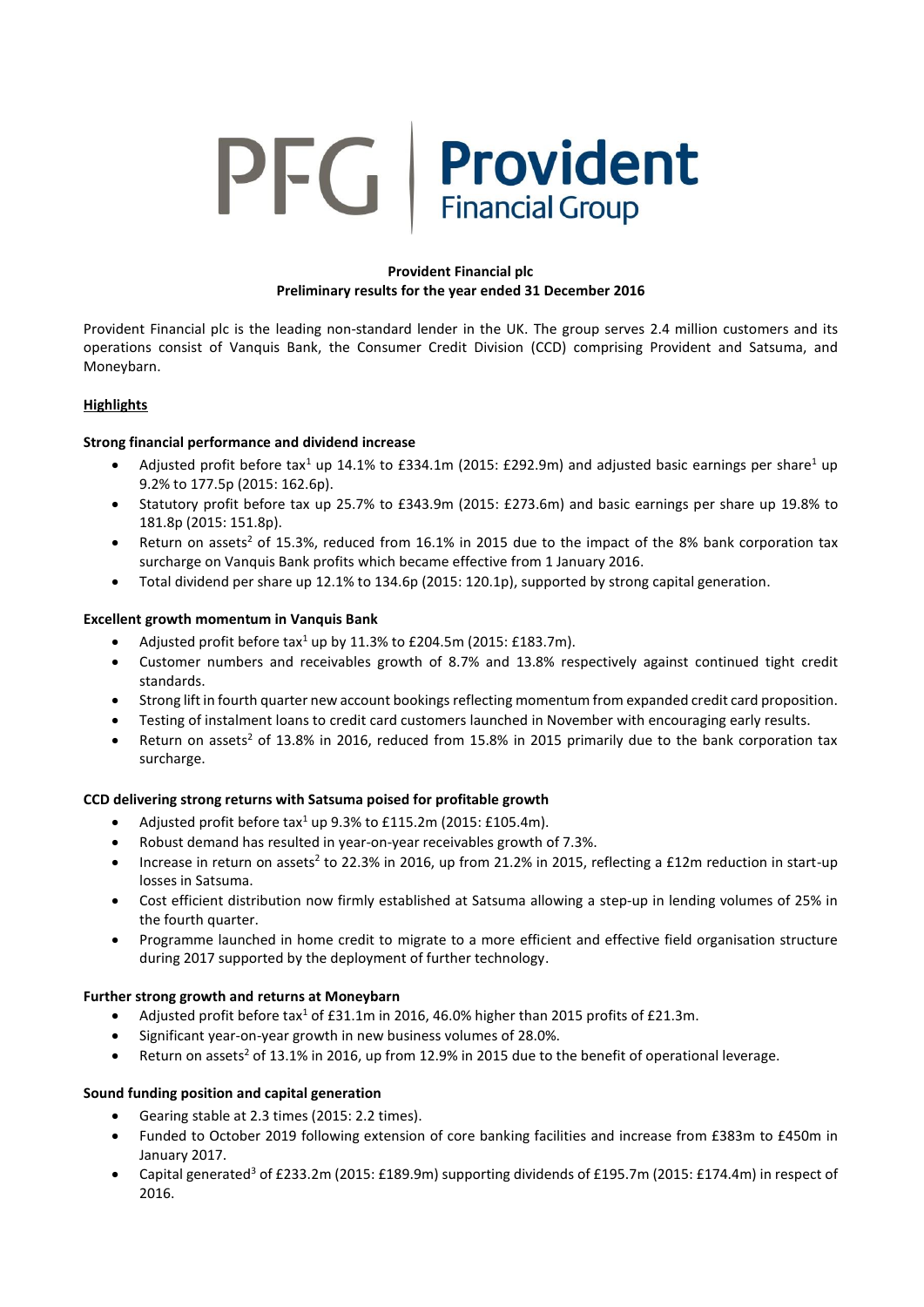## **Key financial results**

|                                                | 2016    | 2015              | Change |
|------------------------------------------------|---------|-------------------|--------|
| Adjusted profit before tax <sup>1</sup>        | £334.1m | £292.9m           | 14.1%  |
| Statutory profit before tax                    | £343.9m | £273.6m           | 25.7%  |
| Adjusted basic earnings per share <sup>1</sup> | 177.5p  | 162.6p            | 9.2%   |
| Basic earnings per share                       | 181.8p  | 151.8p            | 19.8%  |
| Return on assets <sup>2</sup>                  | 15.3%   | 16.1%             |        |
| Final dividend per share                       | 91.4p   | 80.9 <sub>p</sub> | 13.0%  |
| Total dividend per share                       | 134.6p  | 120.1p            | 12.1%  |

### **Peter Crook, Chief Executive, commented:**

"I am delighted to announce adjusted earnings per share growth of 9.2% in 2016 and a 12.1% increase in the dividend for the year, supported by strong capital generation and a very robust funding position.

Vanquis Bank has reported profits up 11.3%. Growth is being delivered against continued tight credit standards and I'm particularly pleased with the momentum of new business being generated through a reinvigoration of the credit card proposition and its distribution by the new leadership team.

CCD's profits increased by 9.3%, reflecting a robust profit performance from the repositioned Provident home credit business and a sharp reduction in the Satsuma start-up loss. The home credit business is actively pursuing plans to better serve its customers by migrating to a more efficient field organisation structure during 2017 supported by the deployment of further technology. Satsuma has made great strides in developing its online instalment loan product and it is now on course to deliver profitable growth from the attractive market opportunity available to it.

Moneybarn has again performed extremely well. Since its acquisition in August 2014, the business has more than doubled in size and maintained its margins through a period of significant investment.

The group has made a good start to 2017. Vanquis Bank and Moneybarn have continued to trade very well and the home credit business has produced a sound collections performance."

### **Enquiries:**

# Media David Stevenson/Jade Byrne, Provident Financial 01274 351900 Nick Cosgrove/Simone Selzer, Brunswick 0207 4045959

Investor Relations

Gary Thompson/Vicki Turner, Provident Financial 01274 351900 [investors@providentfinancial.com](mailto:investors@providentfinancial.com)

- *<sup>1</sup> Adjusted profit before tax in 2016 is stated before: (i) £7.5m of amortisation in respect of acquisition intangibles established as part of the acquisition of Moneybarn in August 2014 (2015: £7.5m) – see note 6; and (ii) a net exceptional credit of £17.3m comprising an exceptional gain of £20.2m in respect of Vanquis Bank's interest in Visa Europe following completion of Visa Inc.'s acquisition of Visa Europe on 21 June 2016 and an exceptional impairment charge of £2.9m in respect of glo's IT platform within CCD following the decision to develop guarantor loans as part of the wider Vanquis Bank loans proposition on a separate IT platform (2015: exceptional cost of £11.8m in respect of a business restructuring in CCD) – see note 2.*
- *<sup>2</sup> Adjusted profit before interest after tax as a percentage of average receivables.*
- *<sup>3</sup> Represents net cash generated from operating activities, after adding back 80% of the growth in receivables funded by borrowings, less net cash used in investing activities.*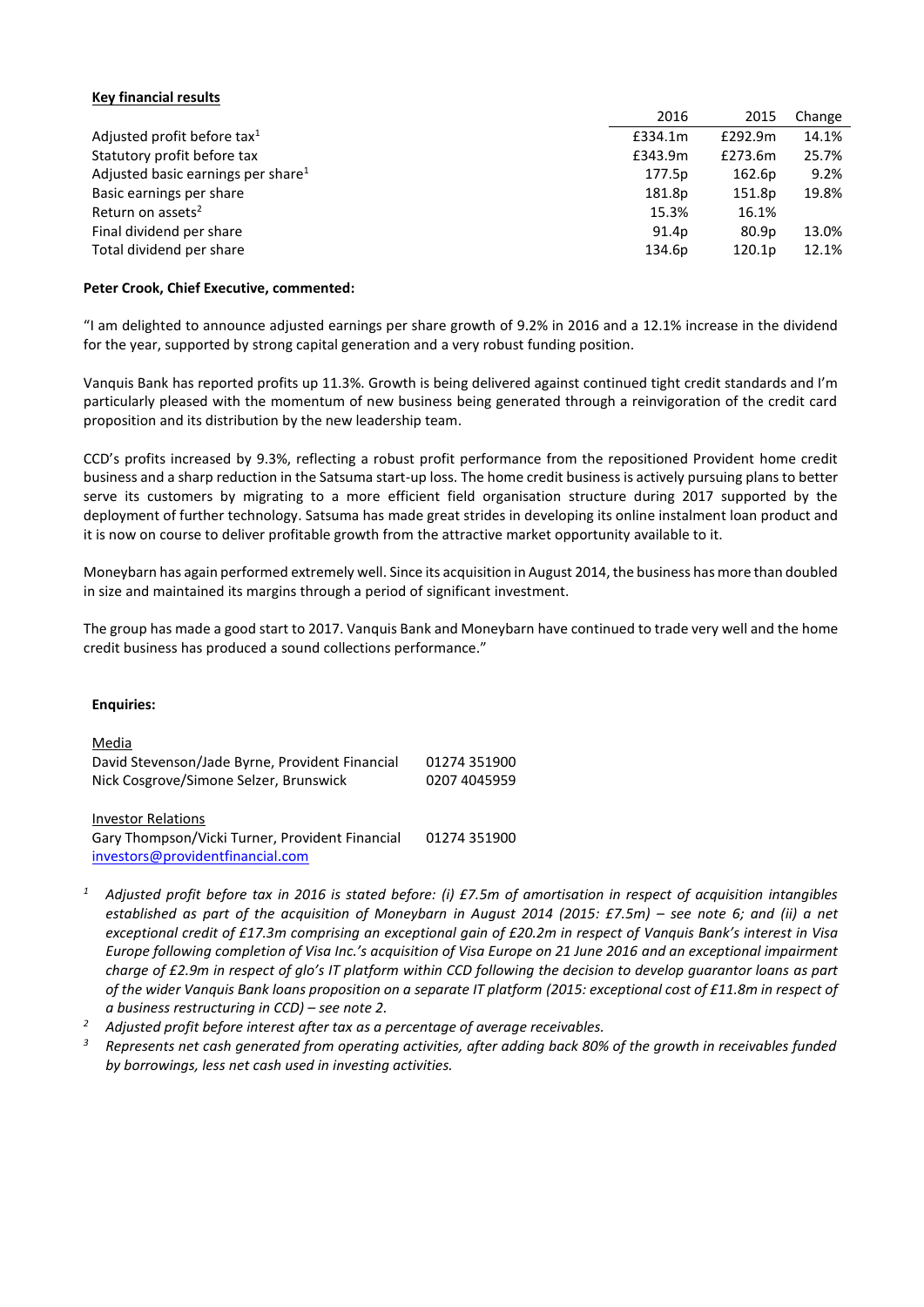### **Group summary**

The group has reported a strong set of results with profit before tax, amortisation of acquisition intangibles and exceptional items up 14.1% to £334.1m (2015: £292.9m). This reflects strong growth in profits at Vanquis Bank and Moneybarn and an improved profit performance in CCD following a reduction in the start-up losses associated with Satsuma. Statutory profit before tax increased by 25.7% to £343.9m (2015: £273.6m). Adjusted basic earnings per share of 177.5p (2015: 162.6p) grew by 9.2%, a lower rate than adjusted pre-tax profits due to the impact of the 8% bank corporation tax surcharge on Vanquis Bank's profits in excess of £25m which was effective from 1 January 2016. Basic earnings per share increased by 19.8% to 181.8p (2015: 151.8p).

Vanquis Bank delivered another strong performance in 2016 with adjusted profit before tax up 11.3% to £204.5m (2015: £183.7m). The customer acquisition programme delivered new customer bookings of 406,000, lower than 433,000 in 2015. The year-on-year reduction can be attributed to the curtailment of bookings through the face-to-face channel due to the lower quality and weak account activation levels experienced in 2015 whilst the proposition and customer acquisition processes are re-engineered. Nonetheless, fourth quarter bookings were 9,000 higher than the last quarter in 2015 with momentum continuing to build during the fourth quarter as a result of a range of new initiatives put in place during the year. Year-on-year customer growth of 8.7% and receivables growth of 13.8% have been delivered against continued tight credit standards. Delinquency levels were stable through the fourth quarter having improved modestly, and assisted financial performance, through the first nine months of the year. Accordingly, Vanquis Bank delivered a riskadjusted margin for 2016 of 32.2% (2015: 32.8%), notwithstanding the decline in the revenue yield previously communicated. The actions to augment medium-term growth of the cards business are well progressed and are producing a good pipeline of opportunities which should add further momentum to growth during 2017, including the Chrome branded card which extends the business into the nearer prime segment of the non-standard market and meets the group's minimum returns thresholds. In addition, Vanquis Bank has successfully developed a loans platform and in November commenced testing instalment loans, initially to its credit card customer base, with encouraging early results.

CCD's adjusted profit before tax in 2016 was up 9.3% to £115.2m (2015: £105.4m), reflecting a stable performance from home credit and reduced start-up losses associated with Satsuma.

Demand and customer confidence within home credit has remained robust. The tighter credit standards introduced as part of the repositioning of the business in September 2013 have continued to curtail the recruitment of more marginal customers and driven up the quality of the receivables book. As a result, CCD customer numbers showed a year-on-year reduction of approximately 9.1% to 862,000, the majority of which took place in the first half of the year. Despite the reduction in customer numbers, receivables ended the year 7.3% higher than 2015 reflecting the focus on serving good quality existing customers eligible for larger amounts of credit over a longer duration. Collections performance and the arrears profile has remained stable through 2016. The risk-adjusted margin of 78.4% is down from 82.2% in 2015 reflecting a reduction in the revenue yield due to the increased mix of longer duration lending which carries a lower yield and a stable delinquency performance compared with the strong improvements seen in 2015. Performance also continues to benefit from the cost reduction programme successfully implemented within home credit over recent years which has been assisted by the roll-out of technology. As a result, costs showed a year-on-year reduction of 7.7% in 2016. The business continues to pursue an agenda to identify further improvements in the efficiency and effectiveness of the organisation and has recently launched a programme to migrate to a more efficient and effective field organisation structure during 2017 supported by the deployment of further technology.

Alongside the stable performance of home credit, CCD has continued to develop its market presence and further enhanced its capability in its online direct repayment loan product, Satsuma. Through the first nine months of the year, the business adopted a measured approach to new customer growth. This was wholly consistent with the drive to further develop underwriting, cost-effective distribution channels and the customer journey. The success of these actions, together with the launch of a monthly product in late November, supported a 25% increase in new business volumes and further lending to established customers during the fourth quarter of the year. The current development trajectory of Satsuma is encouraging and customer numbers and receivables ended the year at 55,000 and £18.2m respectively, up from 49,000 and £12.1m at the end of 2015. The start-up loss associated with Satsuma has reduced by approximately £12m in 2016 as the business approaches break even.

Moneybarn has performed very well during 2016 delivering adjusted profits of £31.1m, up 46.0% on 2015. Continued development of its best in class customer platform together with extension of the product offering has enabled the business to generate new business volumes 28.0% higher than last year whilst maintaining the risk-adjusted margin at a stable level.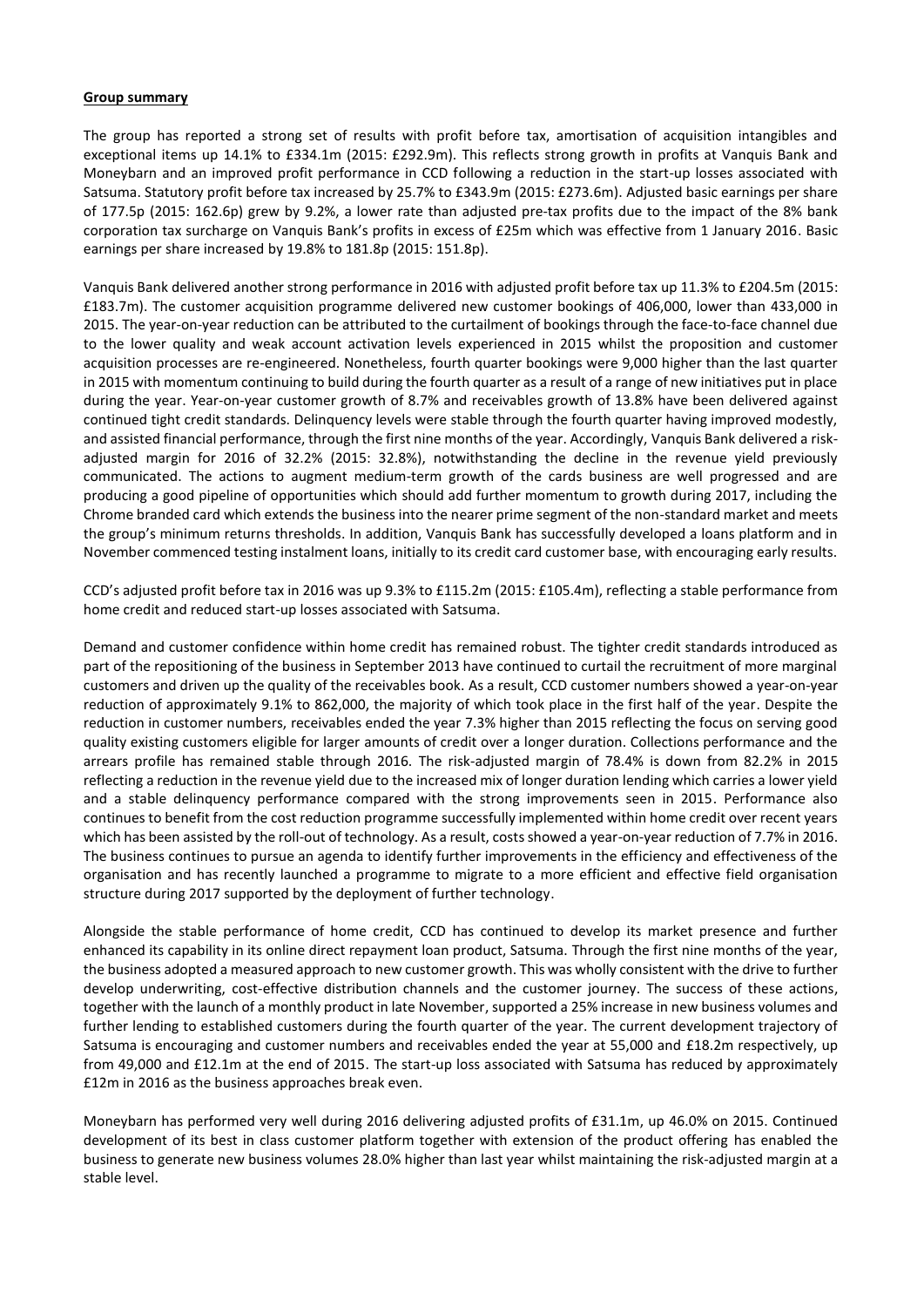An exceptional credit of £17.3m has been recognised in the income statement comprising a £20.2m gain made on Vanquis Bank's interest in Visa Europe Ltd following completion of its acquisition by Visa Inc. on 21 June 2016 net of an exceptional impairment charge of £2.9m in respect of glo's IT platform within CCD following the decision to develop guarantor loans as part of the wider Vanquis Bank loans proposition on a separate IT platform (2015: exceptional cost of £11.8m following a business restructuring in CCD). The group's statutory profit before tax is also stated after a £7.5m charge (2015: £7.5m) in respect of the amortisation of an intangible asset attributed to Moneybarn's broker relationships which was recognised on acquisition.

The group's funding and liquidity positions remain strong with gearing of 2.3 times (2015: 2.2 times). The group has recently entered into a new £450m syndicated bank facility maturing in May 2020 and cancelled the existing committed bank facility of £383m which was due to mature in May 2018. The all-in cost of the new facility is lower than the cancelled facility with broadly consistent terms, conditions and financial covenant package. As at 31 December 2016, headroom on the group's committed facilities amounted to £140m and, including the additional capacity available for Vanquis Bank to take retail deposits, total funding capacity amounted to £374m. The group's committed debt facilities, together with the recent renewal of bank facilities and the retail deposits programme at Vanquis Bank, are now sufficient to fund contractual maturities and projected growth of the group until October 2019.

The proposed final dividend per share has been increased by 13.0% to 91.4p (2015: 80.9p) which, together with the 10.2% increase in the interim dividend, represents a 12.1% increase in the total dividend per share to 134.6p (2015: 120.1p). Dividend cover for 2016, prior to the amortisation of acquisition intangibles and exceptional items, is 1.32 times (2015: 1.35 times) and is consistent with the group's stated target of maintaining annual dividend cover of at least 1.25 times. The increase in the full-year dividend is supported by the group's growth in earnings and strong capital generation.

The group generated capital of £233.2m (2015: £189.9m) which more than covers dividends in respect of 2016 of £195.7m (2015: £174.4m).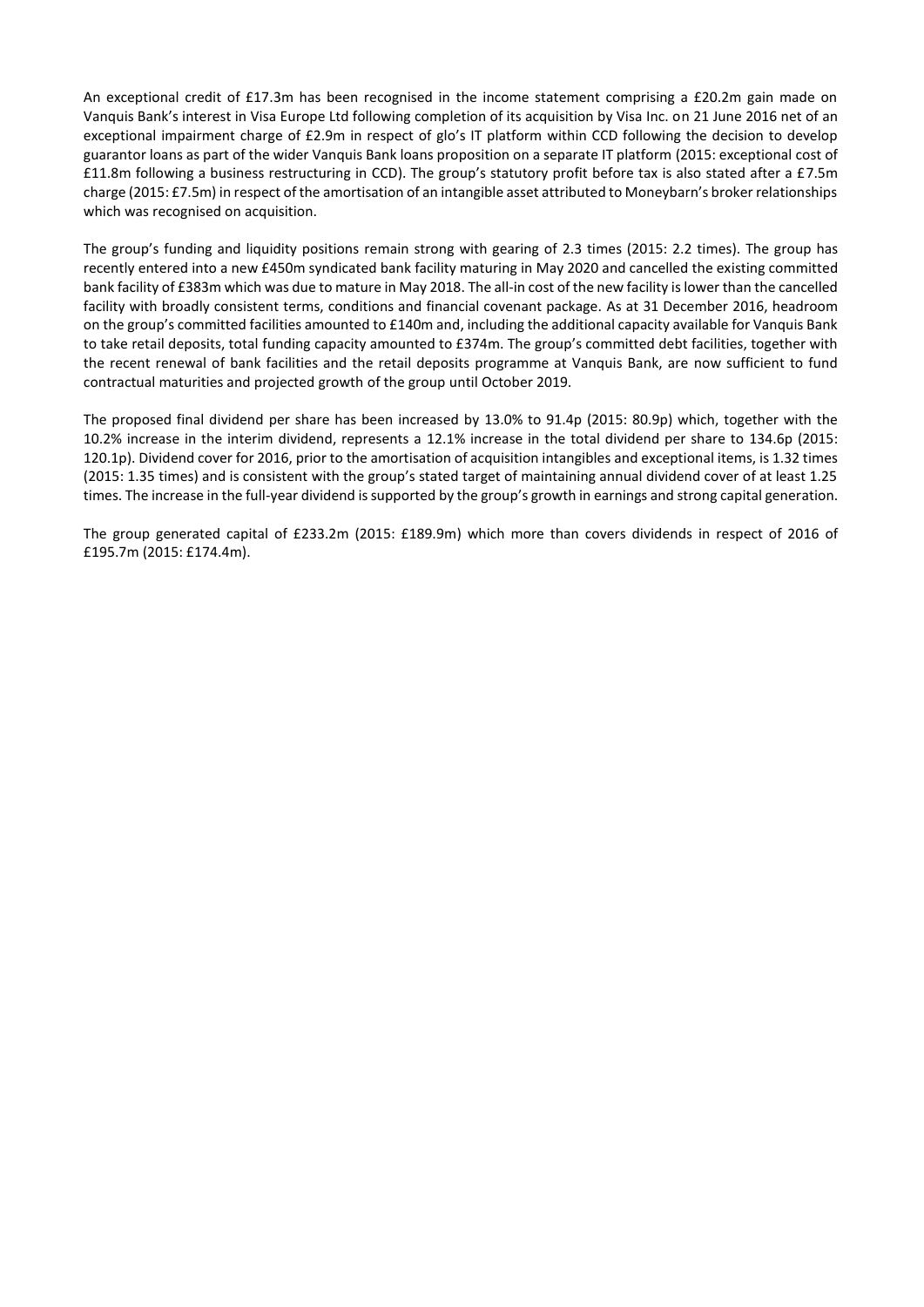# **Vanquis Bank**

### **Financial performance**

Vanquis Bank generated a profit before tax and exceptional items of £204.5m in 2016 (2015: £183.7m) analysed as follows:

|                           |       | Year ended 31 December |       |  |
|---------------------------|-------|------------------------|-------|--|
|                           | 2016  | 2015                   |       |  |
|                           | £m    | £m                     | %     |  |
| Profit/(loss) before tax: |       |                        |       |  |
| - UK                      | 204.5 | 185.5                  | 10.2  |  |
| - Poland                  | -     | (1.8)                  | 100.0 |  |
| <b>Total Vanquis Bank</b> | 204.5 | 183.7                  | 11.3  |  |

**UK**

|                                         | Year ended 31 December |               |        |
|-----------------------------------------|------------------------|---------------|--------|
|                                         | 2016                   | 2015          | Change |
|                                         | £m                     | $\mathsf{fm}$ | %      |
|                                         |                        |               |        |
| Customer numbers ('000)                 | 1,545                  | 1,421         | 8.7    |
| Year-end receivables                    | 1,424.7                | 1,252.0       | 13.8   |
| Average receivables                     | 1,307.0                | 1,157.1       | 13.0   |
|                                         |                        |               |        |
| Revenue                                 | 583.7                  | 538.6         | 8.4    |
| Impairment                              | (162.4)                | (158.9)       | (2.2)  |
| Revenue less impairment                 | 421.3                  | 379.7         | 11.0   |
|                                         |                        |               |        |
| Risk-adjusted margin $1$                | 32.2%                  | 32.8%         |        |
|                                         |                        |               |        |
| Costs                                   | (174.4)                | (151.1)       | (15.4) |
| Interest                                | (42.4)                 | (43.1)        | 1.6    |
| Adjusted profit before tax <sup>2</sup> | 204.5                  | 185.5         | 10.2   |
|                                         |                        |               |        |
| Return on assets <sup>3</sup>           | 13.8%                  | 15.8%         |        |

*<sup>1</sup> Revenue less impairment as a percentage of average receivables.*

*<sup>2</sup> Adjusted profit before tax is stated before an exceptional gain of £20.2m in respect of Vanquis Bank's interest in Visa Europe following completion of Visa Inc.'s acquisition of Visa Europe on 21 June 2016.*

*<sup>3</sup> Adjusted profit before interest after tax as a percentage of average receivables.*

Vanquis Bank has delivered a good performance in 2016, reporting UK profits 10.2% higher than 2015. The business has delivered a return on assets of 13.8% in 2016, lower than 15.8% in 2015 primarily due to the impact of the 8% bank corporation tax surcharge which became effective from 1 January 2016 together with the expected modest reduction in risk-adjusted margin.

Whilst the marketing activity of competitors in both the direct mail and internet channels has continued, demand for non-standard credit cards continues to be strong. Against unchanged credit standards and a stable acceptance rate of around 25%, the business has delivered new account bookings of 406,000 (2015: 433,000), 27,000 lower than 2015. The year-on-year reduction can be attributed to a reduction of 43,000 in bookings through the face-to-face channel. Sales have been curtailed as a response to the lower quality and weak account activation levels experienced in 2015 whilst the proposition and customer acquisition processes are re-engineered.

As reported at the interim results, new account bookings in the first half of the year were 32,000 lower than the first half of 2015 due to the spend on Vanquis Bank's 2016 direct mail programme being weighted towards the second half of the year and the significant reduction in bookings in the face-to-face channel. Bookings in the second half of the year showed year-on-year growth of 5,000 benefiting from the greater weighting of marketing spend to the second half together with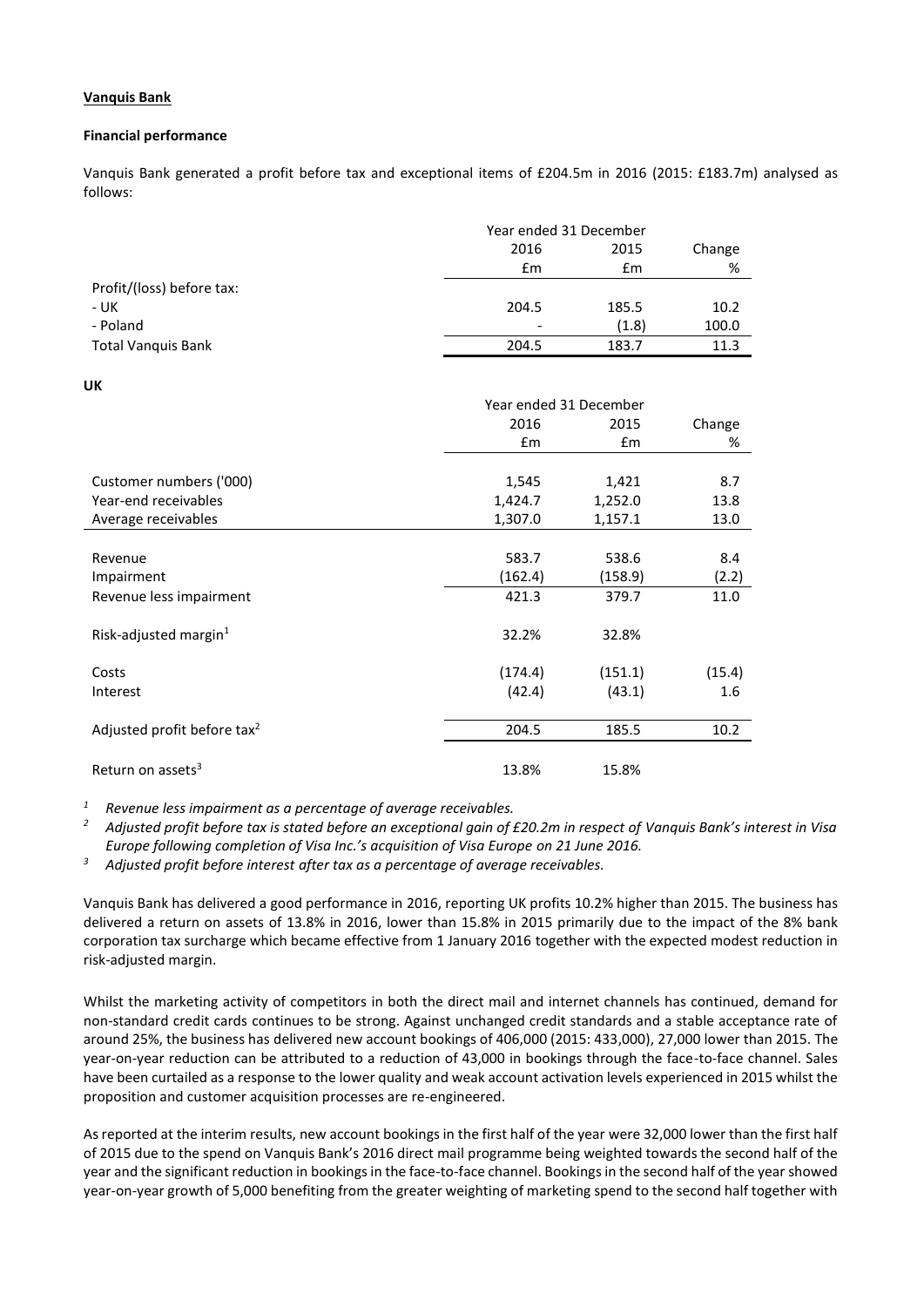a number of actions to expand distribution and the credit card proposition which have been put in place since the new Managing Director, Chris Sweeney, joined the business at the start of the year. These actions include the launch of the Chrome nearer prime credit card, a new 'Express Check' service which allows customers to check their likelihood of acceptance without affecting their credit score, new affiliate arrangements, SMS and email campaigns and a reinvigorated member-get-member offer.

The improved new account booking momentum during the second half of 2016, together with a pipeline of initiatives to augment the medium-term growth of the business, are expected to lead to a step-up in full-year booking volumes in 2017. This would produce the related increase in year one investment associated with all new vintages resulting from the cost of acquiring new customers, early impairments and the progressive revenue from the 'low and grow' approach to issuing credit.

Customer numbers ended the year at 1,545,000 (2015: 1,421,000), up 8.7% on 2015. The growth in customer numbers, together with the credit line increase programme to customers who have established a sound payment history, generated a 13.0% increase in average receivables. Returns from the 'low and grow' approach to extending credit remain consistently strong and are underpinned by average credit line utilisation of nearly 70% which delivers a strong stream of revenue whilst maintaining a relatively low level of contingent risk from undrawn credit lines.

The risk-adjusted margin in 2016 was 32.2%, compared with 32.8% in 2015. The reduction in the risk-adjusted margin over the last 12 months primarily reflects a 1.0% decline in the revenue yield from the fall in interchange income following the agreement between Visa and the EU which took full effect from December 2015 together with the further reduction in penetration of the ROP product within the customer base. These are partly offset by a 0.4% benefit from improved delinquency during the first nine months of the year.

Although the UK employment market has continued to improve, Vanquis Bank will continue to apply the tight credit standards which have been in place since the economic downturn between 2008 and 2010, a period when the business successfully delivered its minimum targeted returns. The rate of delinquency progressively reduced to record lows through the first nine months of the year and then remained stable through the fourth quarter. This produced a 1.3% reduction in the rate of impairment compared with 2015. Over the same period, the improving quality of the receivables book has seen the revenue yield from interest and late and over limit fees reduce by around 0.9%. Taken together, these explain the net benefit of 0.4% to the risk-adjusted margin from improved delinquency over the last year.

Based on the stable delinquency trends experienced during the fourth quarter, together with the expected growth of Vanquis Bank's presence in the nearer prime segment of the market and some further reduction in the penetration of the ROP product, the risk-adjusted margin is expected to moderate towards 30% during 2017.

Costs increased by 15.4%, above the 13.0% growth in average receivables. The cost base in 2016 includes expenditure of approximately £6m during the second half of the year to support the programme of initiatives which will augment the medium-term growth of the business. This rate of expenditure will continue into 2017.

Interest costs reduced by 1.6% during 2016. This reflects the reduction in Vanquis Bank's blended funding rate, after taking account of the cost of holding a liquid assets buffer, from 5.3% in 2015 to 4.6% in 2016 due to a lower blended interest rate on retail deposits and a lower group funding rate on the intercompany loan from PFG.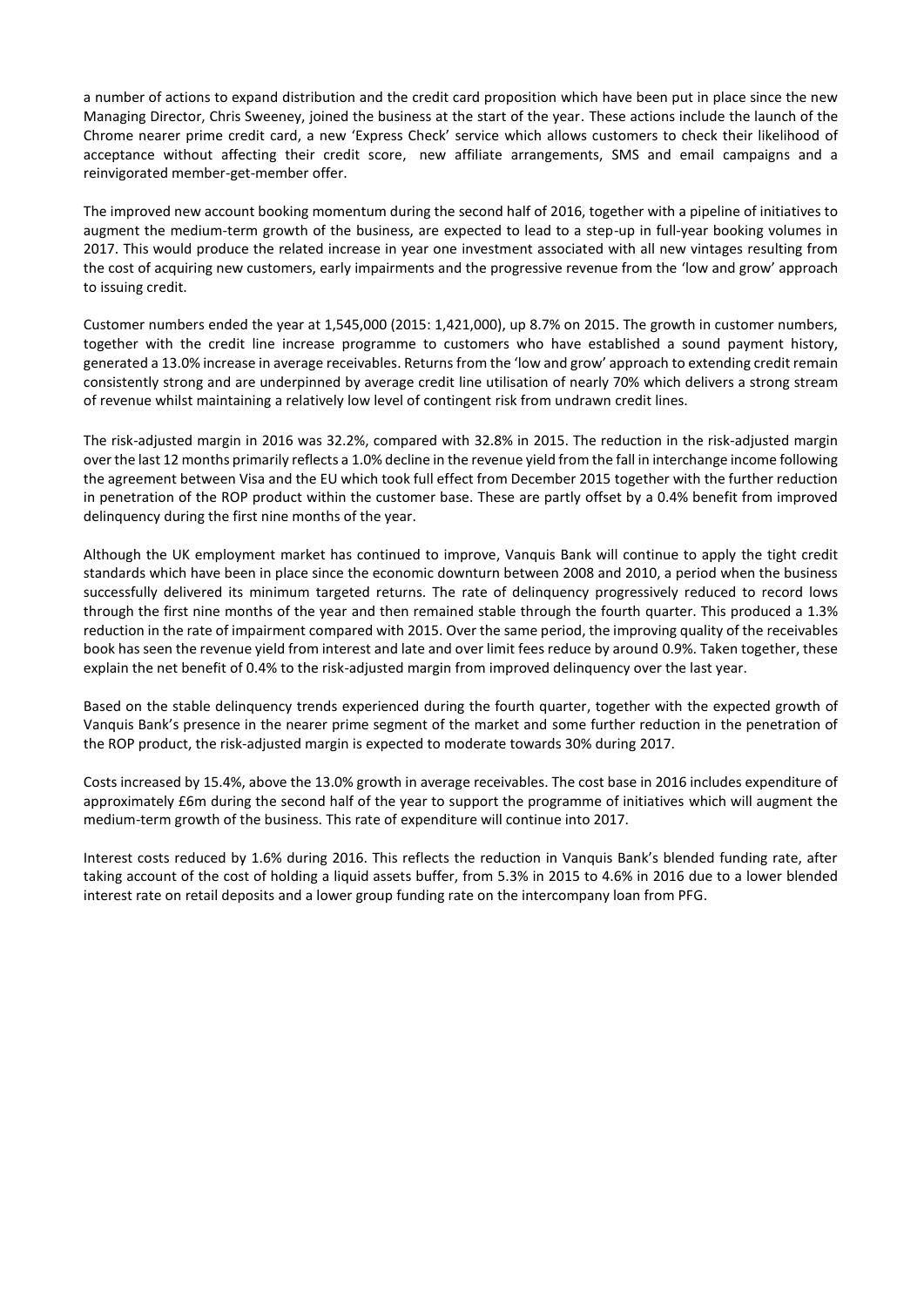### **Business development**

Vanquis Bank continues to develop a number of new initiatives to augment the medium-term growth of the business.

An analysis of Vanquis Bank's credit card customer base has indicated that a sizeable population of customers have unsecured borrowings with other lenders. Vanquis Bank's credit card business enjoys high levels of customer satisfaction and has rich data on the credit performance of its customers. Extending the product range to attract loan customers from those other lenders is therefore a logical extension of Vanquis Bank's credit card offering. In addition, the larger sum, longer duration non-standard loans market is an under-served and growing segment of the market. Accordingly, during 2016 Vanquis Bank has successfully developed a loans platform and has recently launched a wider loans proposition which is initially focused on providing unsecured loans to existing credit card customers. The loans offered are currently between £1,000 and £2,000 over 12 to 24 months and are priced at a similar or lower rate than the credit card offering. A measured approach to developing the loans proposition will be taken, observing the results from the loans provided to existing credit card customers and refining underwriting and the loans proposition as appropriate. The business then intends to develop an open market proposition and a fresh guarantor loans product during 2017.

Expanding the capability to provide non-standard consumer finance through partnering with other lending institutions, brokers or providers of retail finance represents an attractive opportunity to expand the distribution of Vanquis Bank's credit card proposition. During 2016, a new relationship has been established with Pay4Later who provide the IT platform that acts as the interface between a number of retailers and a panel of lenders. Vanquis Bank is Pay4Later's designated provider of revolving credit and a number of retailer relationships are expected to be established with Vanquis Bank during 2017. Discussions are also progressing with a number of other retailers, brokers and lending institutions.

Vanquis Bank also continues to progress a number of other opportunities including: (i) improving the digital capability of the business, particularly the forthcoming launch of an enhanced mobile app allowing greater functionality and the ability to present other potential offers to customers; and (ii) the development of a number of customer value management programmes, comprising reactivation and retention programmes and the development of a group wide customer prospects database.

Further detail on Vanquis Bank's initiatives to augment the medium-term growth of its credit card proposition, together with its business plan for developing a loans proposition, will be provided at the Capital Markets Day on 4 April 2017.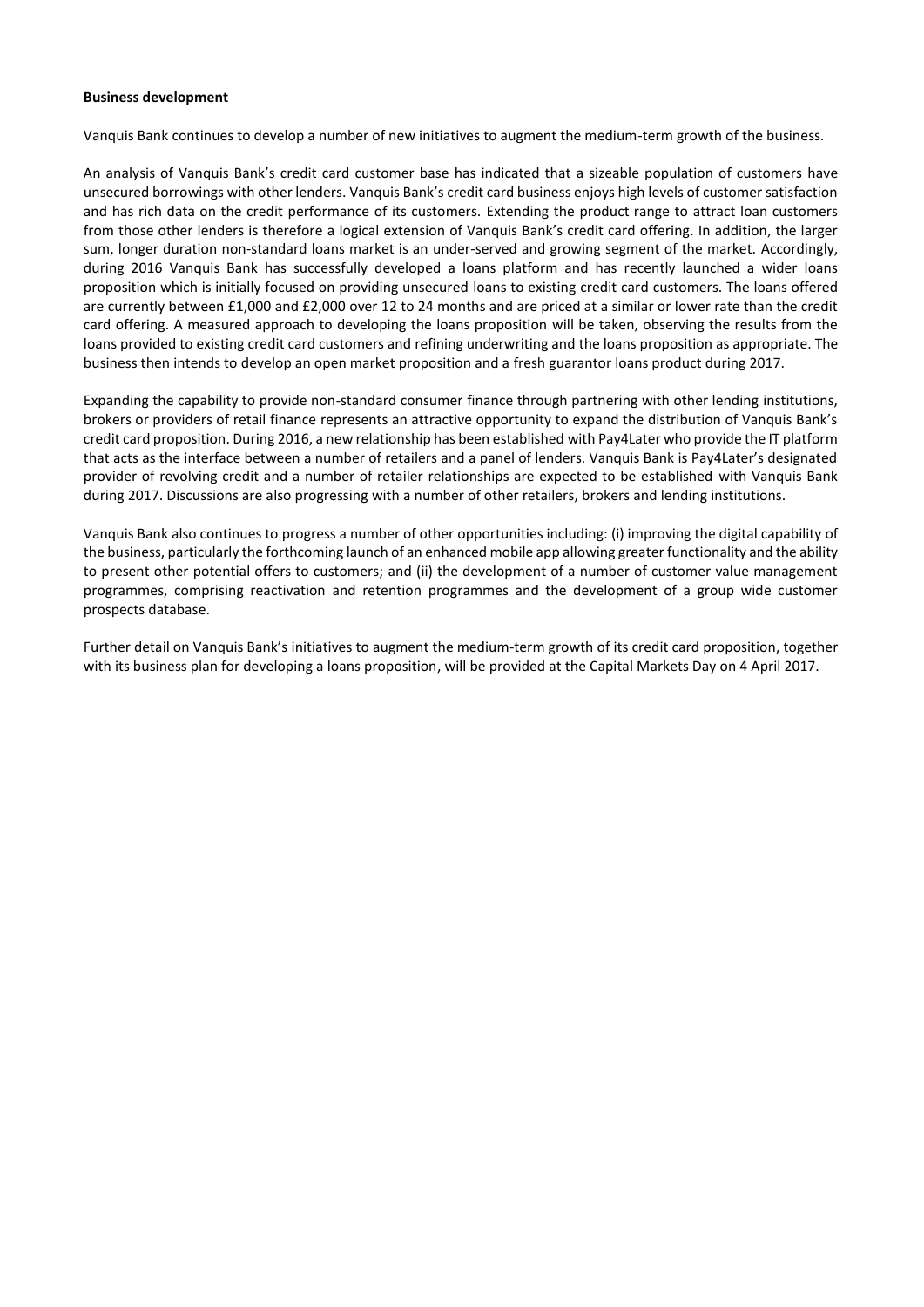# **Financial performance**

CCD generated a profit before tax and exceptional items of £115.2m in 2016 (2015: £105.4m) as set out below:

|                                         | Year ended 31 December |               |        |
|-----------------------------------------|------------------------|---------------|--------|
|                                         | 2016                   | 2015          | Change |
|                                         | $\mathsf{fm}$          | $\mathsf{fm}$ | %      |
|                                         |                        |               |        |
| Customer numbers ('000)                 | 862                    | 948           | (9.1)  |
| Year-end receivables                    | 584.8                  | 545.1         | 7.3    |
| Average receivables                     | 508.7                  | 499.5         | 1.8    |
|                                         |                        |               |        |
| Revenue                                 | 518.8                  | 517.4         | 0.3    |
| Impairment                              | (120.0)                | (106.6)       | (12.6) |
| Revenue less impairment                 | 398.8                  | 410.8         | (2.9)  |
| Risk-adjusted margin $1$                | 78.4%                  | 82.2%         |        |
| Costs                                   | (257.0)                | (278.3)       | 7.7    |
| Interest                                | (26.6)                 | (27.1)        | 1.8    |
| Adjusted profit before tax <sup>2</sup> | 115.2                  | 105.4         | 9.3    |
| Return on assets <sup>3</sup>           | 22.3%                  | 21.2%         |        |

*<sup>1</sup> Revenue less impairment as a percentage of average receivables.*

<sup>2</sup> Adjusted profit before tax is stated before an exceptional impairment charge of £2.9m in respect of glo's IT platform *within CCD following the decision to develop guarantor loans as part of the wider Vanquis Bank loans proposition on a separate IT platform (2015: an exceptional cost of £11.8m in respect of business restructuring).*

*<sup>3</sup> Adjusted profit before interest after tax as a percentage of average receivables.*

CCD has made further good progress in executing on its strategic plan to develop a broader based lending business. The repositioned Provident home credit business is delivering strong returns and has supported the continued investment in developing the Satsuma online loans proposition. Profits in 2016 have increased by 9.3% or £9.8m, reflecting a reduction in the start-up losses of Satsuma of approximately £12m. The strategic development of CCD continues to drive improved returns with the return on assets increasing to 22.3% in 2016, up from 21.2% in 2015.

Customer numbers in CCD have remained stable during the second half of 2016 and the majority of the year-on-year reduction of 9.1% to 862,000 (2015: 948,000) took place in the first half of the year. The reduction on 2015 reflects the tighter credit standards introduced as part of the repositioning of the business in September 2013 which have continued to curtail the recruitment of more marginal customers and improve overall credit quality.

Demand and customer confidence have remained robust and when combined with the focus on serving good-quality existing customers has resulted in a 9% year-on-year improvement in sales during 2016. As a result, CCD receivables ended the year 7.3% higher than December 2015.

The revenue yield in 2016 of 102.0% has reduced modestly from 103.6% in 2015. The reduction reflects the continued focus on serving good quality customers who tend to be served with longer term, lower yielding products.

The benefit of standardised arrears and collections processes coupled with continued tight credit standards have resulted in a stable collections performance and arrears profile in 2016. This compares with the strong improvements in both these metrics during 2015 which benefited the impairment charge last year. As a result, the ratio of impairment to average receivables has increased from 21.4% in 2015 to 23.6% in 2016.

The modest reduction in revenue yield together with the stable delinquency performance compared with the strong improvements seen in 2015 has produced a risk-adjusted margin for CCD of 78.4% in 2016, lower than 82.2% in 2015.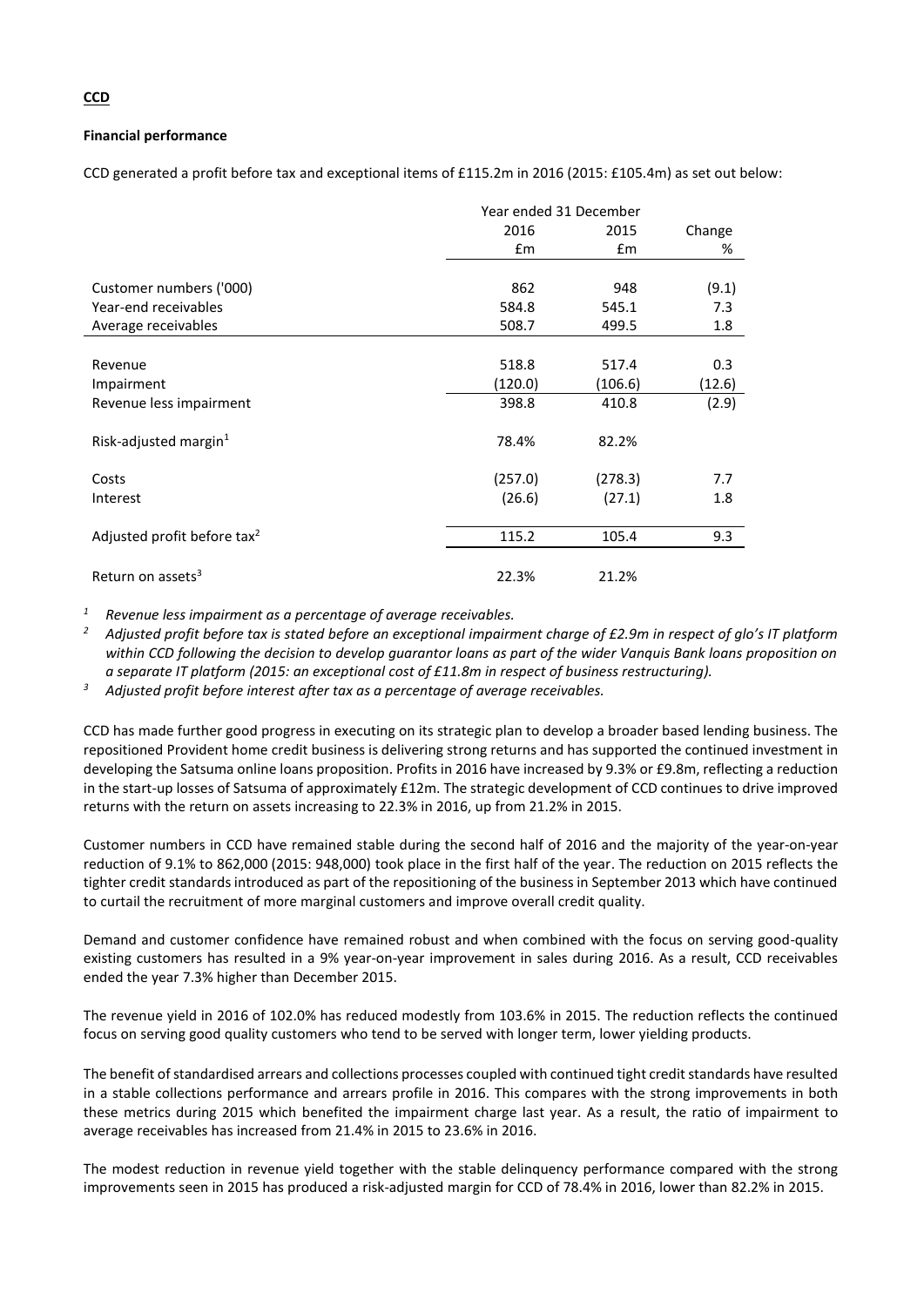Business performance continues to benefit from the successful completion during 2015 of the programme to deploy technology throughout the field operation to support an improvement in productivity and enhance compliance. Costs in 2016 were £21.3m or 7.7% lower than 2015, with around one third of the reduction resulting from the annualised savings of approximately £14m secured in June 2015 within the field infrastructure. The remaining reduction reflects a reduction in agents' commission costs together with lower costs in Satsuma as a result of much more cost effective marketing.

Interest costs were 1.8% lower than last year compared with a 1.8% increase in average receivables. This reflects a marginal reduction in the funding rate for the business from 6.8% in 2015 to 6.6% in 2016 due to a reduction in group borrowing costs.

## **Business development**

## Home credit

The repositioning of the home credit business as a smaller, better quality business has been successful in maintaining the profitability of the business and increasing returns in a mature market. In particular, the business has successfully deployed hand held technology to the field force, reduced the number of self-employed agents from over 10,000 to 4,500, reduced the field headcount by over 1,000, including the full removal of all field administration, and developed sophisticated central underwriting and data analytics.

The self-employed model for agents has been an effective operating model for the home credit business for a long period of time. However, continually increasing customer service expectations together with the development of hand held technology and enhanced data analytics have led to the conclusion that further developments to the current operating model would deliver a more efficient and effective business. As a result, the business has developed a proposal, which is subject to workforce consultation, to enhance the home credit operating model in three ways: (i) serving customers through full time employed Customer Experience Managers rather than self-employed agents to take direct control of all aspects of the relationship with the customer; (ii) changing the field management structure in the UK, with newly defined roles and ways of working; and (iii) deploying further technology to improve efficiency and effectiveness.

The business is proposing the creation of a number of new roles including over 2,500 full time employed Customer Experience Manager roles which would be tasked with serving customers in a way which is controlled and directed by the business. This means customers would no longer be served by self-employed agents. The proposal will enable the business to manage every aspect of the customer relationship thereby improving the effectiveness of the field organisation and enhancing the customer experience. In addition, the proposed deployment of further technology in 2017 includes route planning and voice recording which provides the business with the opportunity to improve efficiency and provide customers with more choice and flexibility.

Subject to workforce consultation, the business also proposes to change the field management structure in the UK, removing the current Area and Development Manager roles and replacing them with new field roles with different responsibilities which includes separating the collections and arrears elements of the business to maximise efficiency.

A migration to the enhanced operating model, which features more centralised control over a distributed workforce and greater evidencing of customers interactions, would also enhance regulatory standards. The enhanced operating model is proposed to be fully operational from July 2017.

The 2017 Capital Markets Day on 4 April 2017 will provide more detail on how the enhanced operating model would work, including more detail on the potential financial benefit. The proposed next stage in home credit's development is a logical extension of the excellent progress made by CCD in repositioning the business since 2013.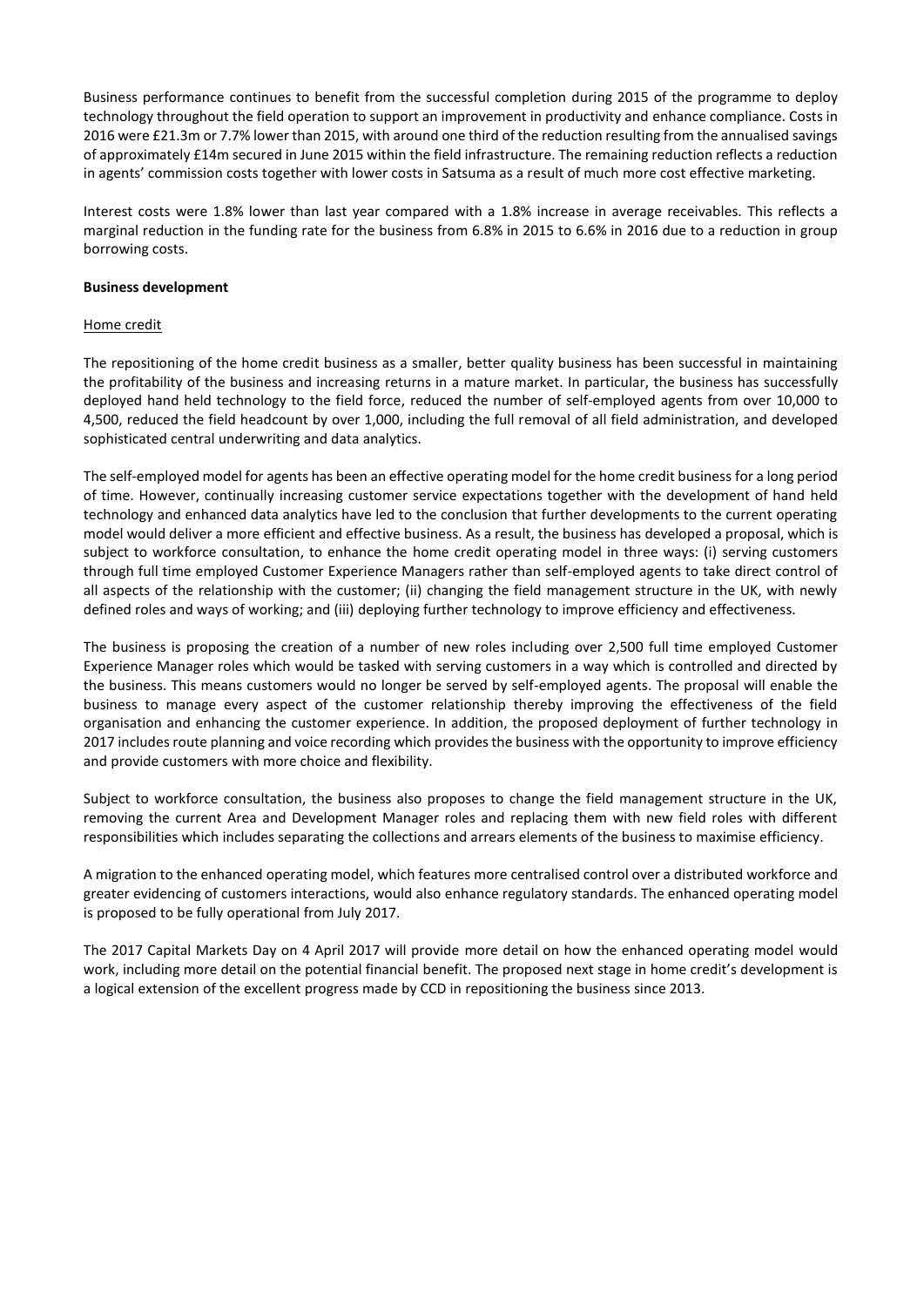# Satsuma

Good progress has been made during 2016 in developing the distribution, digital platform and further lending capability in Satsuma in order to develop a sustainable business both in the competitive online small-sum, short-term credit market and into lending larger amounts of over £1,000 and beyond a year in duration. There is now evidence that the industry consolidation expected in 2015 is beginning to materialise due to competitive pressures, more exacting FCA regulation and the funding constraints of a number of competitors.

Satsuma remains the third most recognised brand within online small-sum, short-term credit and the business has continued to develop its multi-channel distribution capability, focusing on recruiting new customers through more cost effective channels such as digital, social media and the broker channels rather than through the more expensive above the line advertising used in 2015. This has contributed to the £12m reduction in start-up losses associated with Satsuma during 2016 as the business approaches break even.

Satsuma's trading performance in 2016 also reflects the significant tightening of credit standards implemented in the fourth quarter of 2015 and developed further in 2016 as well as the current narrow focus on small-sum, short term, weekly repaid credit of less than a year in duration. Whilst growth during the first nine months of the year was relatively modest, the business has been developing a number of improvements to the customer journey and its product proposition, including the introduction of a monthly product in November. As a result, the business achieved a 25% yearon-year increase in new business volumes and further lending to established customers during the fourth quarter.

The current development trajectory of Satsuma is encouraging and customer numbers and receivables ended 2016 at 55,000 (2015: 49,000) and £18.2m (2015: £12.1m) respectively.

glo

A decision was made to close CCD's guarantor loans business, glo, to new business in early October 2016. This decision reflected the longer than envisaged timescale in CCD obtaining FCA authorisation which had delayed the transfer of glo to Vanquis Bank together with Vanquis Bank being at an advanced stage of developing its own loans platform to provide a wider unsecured loans proposition. As a result, the glo receivables book has been placed into run-off within CCD and an exceptional impairment charge of £2.9m in respect of glo's IT platform has been reflected in 2016. Vanquis Bank will incorporate the learnings from glo when it introduces a fresh guarantor loans product as part of its wider loans proposition during 2017.

As at 31 December 2016, the run-off of glo had 5,000 customers (2015: 4,000) and a receivables book of £6.6m (2015: £10.8m). The costs of run-off in 2017 are not expected to be material.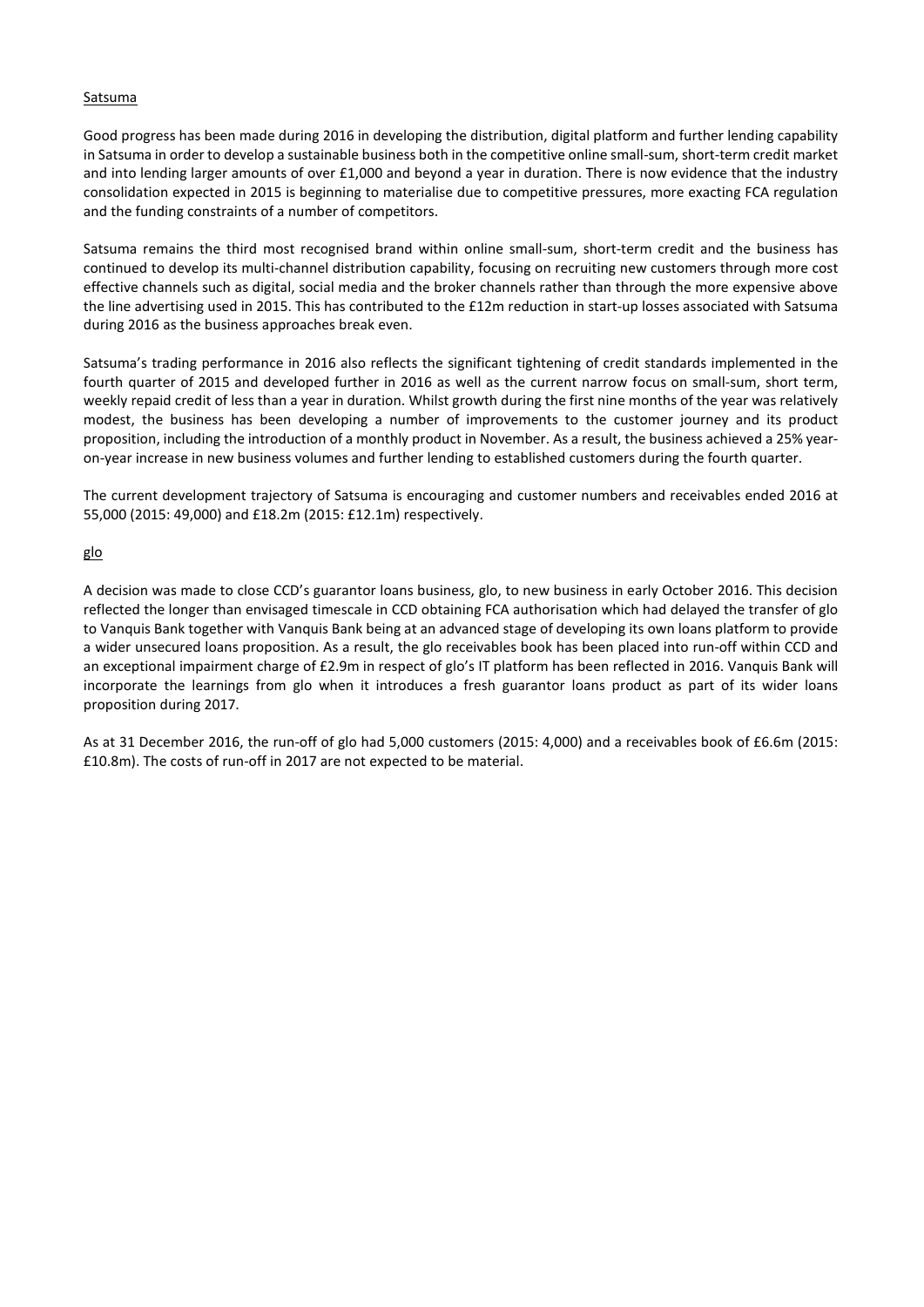## **Moneybarn**

### **Financial performance**

Moneybarn has contributed a profit before tax and amortisation of acquisition intangibles of £31.1m (2015: £21.3m) in 2016 as set out below:

|                                         | Year ended 31 December |        |        |
|-----------------------------------------|------------------------|--------|--------|
|                                         | 2016                   | 2015   | Change |
|                                         | $\mathsf{fm}$          | £m     | %      |
|                                         |                        |        |        |
| Customer numbers ('000)                 | 41                     | 31     | 32.3   |
| Year-end receivables                    | 297.3                  | 219.6  | 35.4   |
| Average receivables                     | 266.6                  | 190.8  | 39.7   |
|                                         |                        |        |        |
| Revenue                                 | 80.7                   | 55.3   | 45.9   |
| Impairment                              | (16.4)                 | (8.9)  | (84.3) |
| Revenue less impairment                 | 64.3                   | 46.4   | 38.6   |
| Risk-adjusted margin $1$                | 24.1%                  | 24.3%  |        |
| Costs                                   | (20.5)                 | (15.6) | (31.4) |
| Interest                                | (12.7)                 | (9.5)  | (33.7) |
| Adjusted profit before tax <sup>2</sup> | 31.1                   | 21.3   | 46.0   |
|                                         |                        |        |        |
| Return on assets <sup>3</sup>           | 13.1%                  | 12.9%  |        |

*<sup>1</sup> Revenue less impairment as a percentage of average receivables.*

*<sup>2</sup> Adjusted profit before tax is stated before the amortisation of acquisition intangibles of £7.5m (2015: £7.5m).*

*<sup>3</sup> Adjusted profit before interest after tax as a percentage of average receivables.*

Moneybarn has performed well during 2016, delivering an increase in adjusted profits of 46.0%. Strong growth in the receivables book and robust margins have enabled the business to invest in the necessary headcount and its platform to support growth whilst delivering a return on assets of 13.1% in 2016, marginally higher than 12.9% in 2015.

New business volumes during 2016 have remained strong. Continued development of its best in class customer platform together with extension of the product offering, including lending up to retail value and the reduction in the minimum lend from £5,000 to £4,000, has reinforced Moneybarn's primacy amongst its broker network. As a result, new business volumes were 28.0% higher than last year and customer numbers ended the year at 41,000 (2015: 31,000), up 32.3% on 2015. Demand for second hand cars in the non-standard market and year-on-year growth in new business volumes reduced during the seasonally quieter fourth quarter against a strong comparative trading period which included the full benefit of the changes made to the product proposition following acquisition. Demand and new business volumes have been strong in early 2017.

The strong growth in new business volumes has resulted in receivables growth of 35.4% to £297.3m at December 2016 (2015: £219.6m). Average new loan sizes during 2016 were around £8,200, lower than the historical average of £8,900, reflecting a modest shift in the mix in business towards marginally lower value vehicles which carry a higher yield.

Default rates have increased during 2016 consistent with the mix of business being written. Moneybarn's risk-based pricing models have proved effective in maintaining its risk-adjusted margin at 24.1% in 2016, compared with 24.3% in 2015.

The business has continued to invest in the resources necessary to support future growth as well as meet the more exacting regulatory standards set by the FCA. Accordingly, headcount has increased from 151 at the end of 2015 to 195 at the end of 2016. This has resulted in cost growth of 31.4%, lower than the growth in average receivables as the business has benefited from some operational leverage. This produced a return on assets of 13.1%, up from 12.9% in 2015.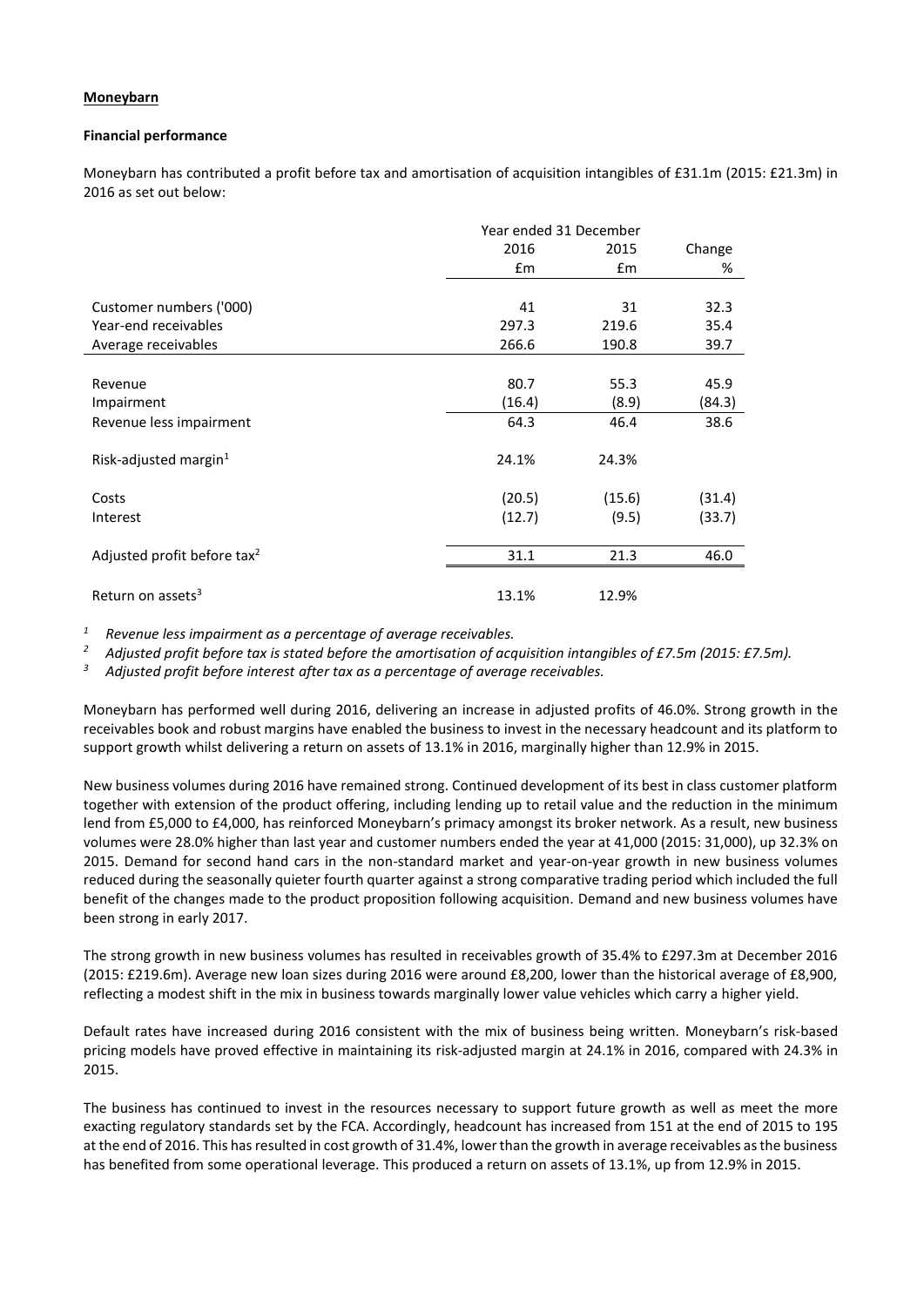Interest costs have shown growth of 33.7% in 2016 compared with average receivables growth of 39.7%. The group's funding rate for Moneybarn has remained unchanged and, therefore, the lower rate of growth in interest costs reflects the retention of profits since acquisition as the capital base is built towards the group's target gearing ratio of 3.5 times.

# **Business development**

Moneybarn continues to explore other opportunities to develop and extend its product offering. During 2016, Moneybarn has continued to develop its used light commercial vehicles proposition through its existing broker network. The results remain encouraging with volumes expected to increase during 2017. Further opportunities to develop and extend the product offering are under active consideration.

The business has also made good progress in developing its digital proposition. A new broker management system was launched in early 2016 which provides improved links between Moneybarn's and brokers' systems as well as significantly enhancing functionality for brokers. Moneybarn is the first non-standard car finance provider to launch eID and eSign which allows customers to be identified and to sign their credit agreements electronically thereby speeding up the application process and improving the customer journey. In addition, to support the development of Moneybarn's direct to consumer proposition, the business has also redeveloped its website to give it a more modern look and feel, improve the customer application journey and enable it to be fully compatible with mobile phones and tablets. The development of Vanquis Bank's digital platform will also further raise the awareness of Moneybarn's car finance proposition to Vanquis Bank customers.

# **Central costs**

Central costs reduced to £16.7m in 2016 (2015: £17.5m), reflecting reduced legal, professional and advisory fees.

# **Exceptional items**

The group income statement reflects a net exceptional gain of £17.3m (2015: exceptional cost of £11.8m in respect of CCD business restructuring).

On 21 June 2016, Visa Inc. completed the acquisition of Visa Europe Limited creating a single global payments business under the VISA brand. Vanquis Bank was a member and shareholder of Visa Europe and in exchange for its one redeemable ordinary share has received cash consideration of €15.9m, preferred stock with an approximate value of €10.7m and will receive deferred cash consideration of €1.4m on the third anniversary of the completion date. The preferred stock is convertible into Class A common stock of Visa Inc. at a future date, subject to certain conditions. An exceptional gain of £20.2m has been recycled from equity and recognised in the income statement in 2016 representing the fair value of the proceeds. The fair value of the preferred stock in Visa Inc. of £8.0m as at 31 December 2016 (2015: £17.5m) is recognised as an available for sale investment and the fair value of the deferred cash consideration of £1.1m (2015: £nil) is recognised within debtors.

The exceptional gain in respect of Visa is partly offset by an exceptional impairment charge of £2.9m in respect of glo's IT platform within CCD following the decision to develop guarantor loans as part of the wider Vanquis Bank loans proposition on a separate IT platform.

# **Taxation**

The tax charge for 2016 represents an effective rate of 23.20% (2015: 20.25%) on profit before tax, amortisation of acquisition intangibles and exceptional items. The rate is higher than the mainstream UK statutory corporation tax rate which reduced from 21% to 20% on 1 April 2015 due to the impact of the bank corporation tax surcharge of 8% which came into force on 1 January 2016. The surcharge applies to Vanquis Bank profits in excess of £25m and places an additional tax cost on Vanquis Bank of approaching £15m per annum. The group is expected to benefit in future years from the further rate reductions to 19% on 1 April 2017 and to 17% on 1 April 2020 announced by the Government and enacted in the 2016 Finance Act.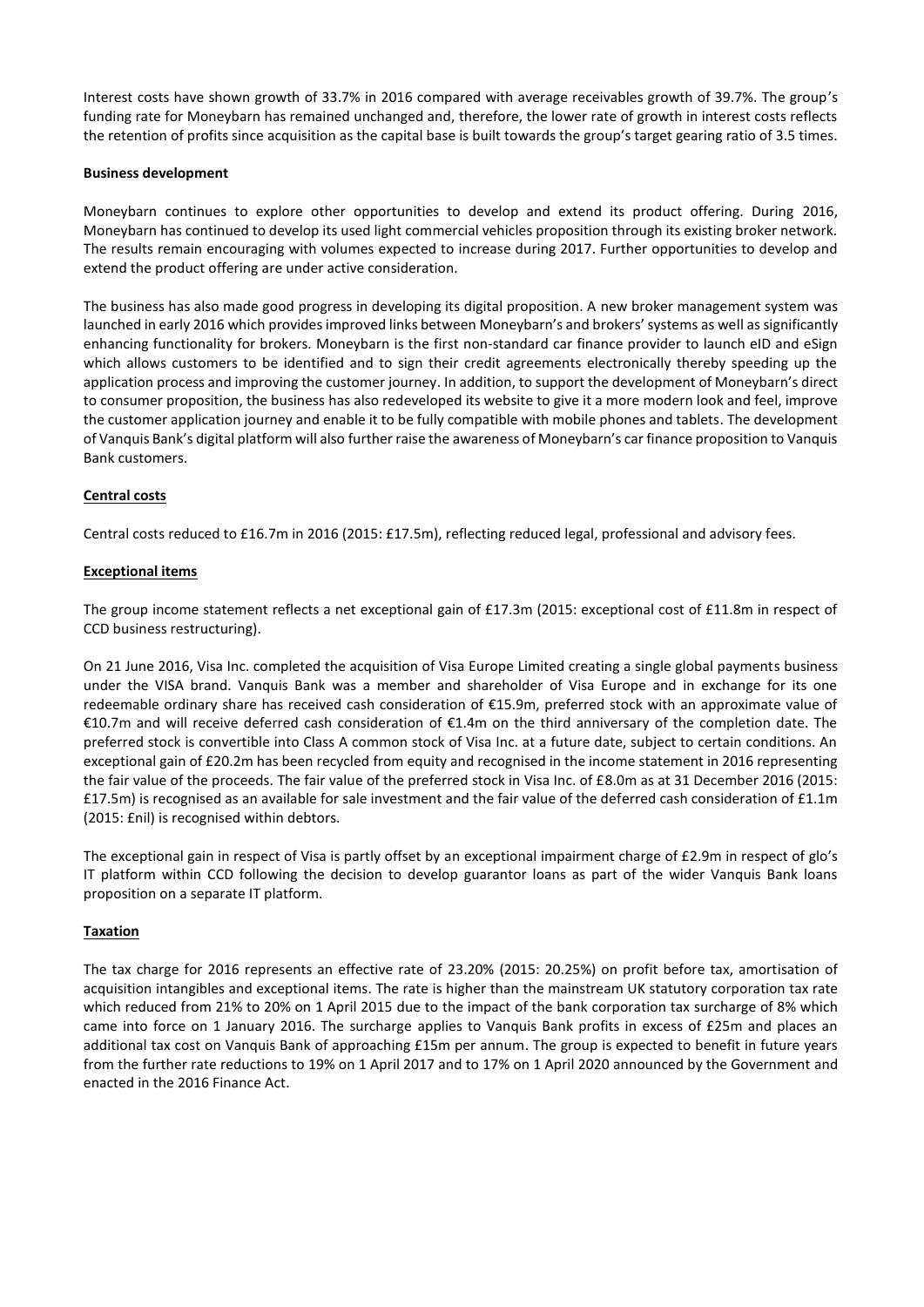# **Dividends**

The proposed final dividend per share has been increased by 13.0% to 91.4p (2015: 80.9p) which, together with the 10.2% increase in the interim dividend, represents a 12.1% increase in the total dividend per share to 134.6p (2015: 120.1p). Dividend cover for 2016, prior to the amortisation of acquisition intangibles and exceptional items, is 1.32 times (2015: 1.35 times) and is consistent with the group's stated target of maintaining annual dividend cover of at least 1.25 times. The increase in the full-year dividend is supported by the group's growth in earnings and strong capital generation.

# **Funding and capital**

The group's funding and liquidity positions are strong and diverse, including access to retail deposits within Vanquis Bank. Gearing remains stable at 2.3 times (2015: 2.2 times) and compares with a banking covenant limit of 5.0 times.

At the end of December, Vanquis Bank had taken £941.2m of retail deposits (66% of Vanquis Bank's receivables), up from £731.0m at 31 December 2015 (58% of Vanquis Bank's receivables), with additional retail deposits capacity of £234m, representing the remaining outstanding balance on the intercompany loan with Provident Financial. Due to the high level of committed debt funding, the flow of new funds from the retail deposits programme was managed to relatively modest levels during the first half of 2016. However, retail deposit volumes were increased during the second half of the year through appropriate pricing.

On 31 January 2017, the group successfully entered into a new syndicated bank facility of £450m maturing in May 2020 and cancelled the existing facility of £382.5m which was due to expire in May 2018. The syndicate continues to comprise the group's core relationship banks and the all in cost of funds is lower than the previous facility with broadly consistent terms, conditions and financial covenant package.

Headroom on the group's committed debt facilities at 31 December 2016 amounted to £140m and, including the additional capacity available for Vanquis Bank to take retail deposits, total funding capacity amounted to £374m. The group's committed debt facilities, together with the retail deposits programme at Vanquis Bank and the recent extension to the group's syndicated bank facility, are sufficient to fund contractual maturities and projected growth of the group until October 2019, when the £250m senior bond matures.

The group's funding rate during 2016 was 5.5%, down from 5.9% in 2015. This principally reflects a lower average blended rate on retail deposits and a lower average rate on the group's syndicated bank facilities.

The group's credit rating from Fitch Ratings was reviewed in May 2016 and remains unchanged at BBB with a stable outlook.

The group continues to be highly capital generative, reflecting its strategy of developing and growing businesses which generate a high return on capital to support the group's dividend policy. In 2016, capital generated amounted to £233.2m (2015: £189.9m) compared with dividends in respect of 2016 of £195.7m (2015: £174.4m).

The group maintains a strong capital position and, as at 31 December 2016, the common equity tier one ratio and leverage ratio of the group were 21.9% (2015: 22.0%) and 16.9% (2015: 16.9%) respectively.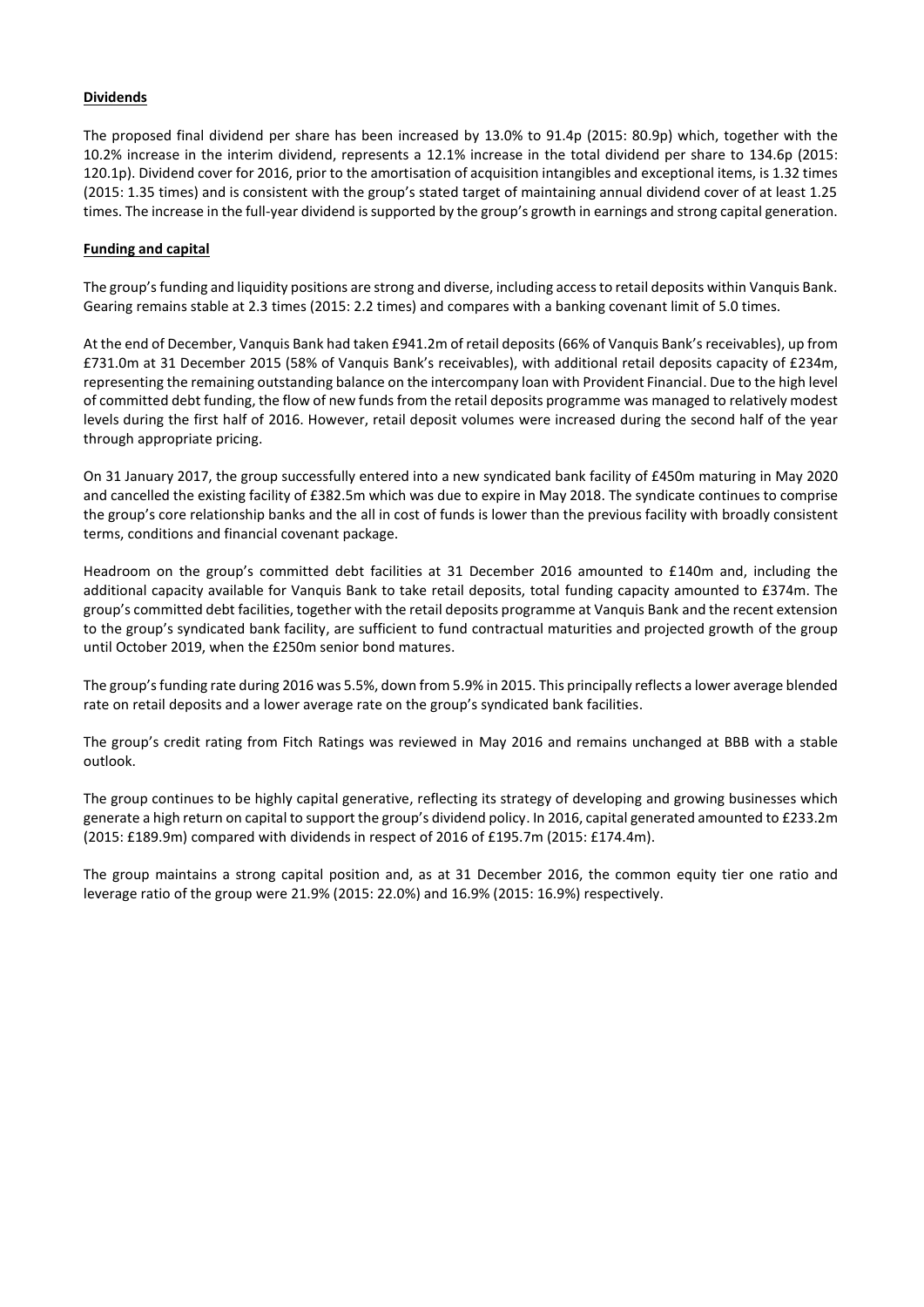### **Brexit**

The UK's EU referendum on 23 June 2016 has resulted in a decision to leave the EU (Brexit). Brexit has had a significant impact on capital markets. Most economists and market commentators have been predicting a period of instability in the UK economy over the near or medium term which may result in weak GDP growth and may result in increased unemployment and inflation in the UK economy. The emergence of such changes is unlikely to have a significant impact on the group through 2017.

Despite any potential second order risks of Brexit, the group has proven resilient during previous economic downturns due to the specialist business models deployed by its divisions which are tailored to serving non-standard customers.

Vanquis Bank demonstrated during the last downturn that it is considerably less sensitive to changes in the employment market than mainstream card issuers, maintaining a risk-adjusted margin above 30%, despite a modest increase in impairment. Although the UK employment market has continued to improve, Vanquis Bank has maintained tight credit standards since 2009 and maintains strict discipline over managing card utilisation.

Moneybarn experiences relatively low default rates and has recourse to the vehicle in the event of default. Its robust risk-adjusted margin is capable of absorbing an increase in impairment during a period of rising unemployment.

The home credit business has been repositioned since the last downturn with a significant tightening of underwriting, the standardisation of arrears practices through the implementation of technology and a focus on serving good-quality existing customers. The business is, therefore, in a strengthened position to manage the impact of significant increases in inflation such as those experienced on food, fuel and utility bills during 2011 to 2013 which reduced disposable incomes, led to a moderation in demand and resulted in an increase in impairment. In addition, home credit customers' employment tends to be biased towards more casual, temporary and part-time employment and they are, therefore, late cycle and impacted by under employment rather than unemployment.

The group's funding position is strong, with significant headroom on committed facilities and a diverse range of funding sources, including retail deposits which are a valuable source of funds, particularly when wholesale debt markets are weak.

It is also possible that the group's addressable customer base may increase during a downturn as prime and other wholesale funded non-standard lenders may reduce risk appetite or experience funding constraints.

# **Regulation**

### **Transfer of regulation to the FCA**

The FCA assumed responsibility for the regulation of the consumer credit industry from 1 April 2014. CCD and Moneybarn obtained interim permissions under the new regime and submitted their applications for full authorisation prior to the 31 May 2015 deadline. Vanquis Bank, which was already an authorised firm, submitted its application for a variation of permissions in December 2014.

During 2016, Vanquis Bank's change of permission was approved by the FCA and Moneybarn received its full authorisation. CCD continues to operate under an interim permission awaiting full authorisation, consistent with the other sizeable firms operating in the home credit market.

The ongoing supervisory framework is more exacting than was previously the case prior to the change in regulation from the Office of Fair Trading (OFT) to the FCA. In particular, the FCA place a significant focus on affordability, income verification, forbearance and general customer outcomes with the potential for adverse impacts on the group being inherently uncertain.

### **FCA credit card review**

In July 2016, the FCA published its final report following its market-wide study of the UK credit card industry. The FCA and UK credit card industry have since agreed three informational remedies which are not expected to have a significant impact on Vanquis Bank to be in place by the second quarter of 2018. As part of its market-wide study, the FCA is continuing its review of persistent debt, early intervention and how the industry applies credit limit increases to cardholder accounts. These issues are expected to be subject to a further consultation expected in the first quarter of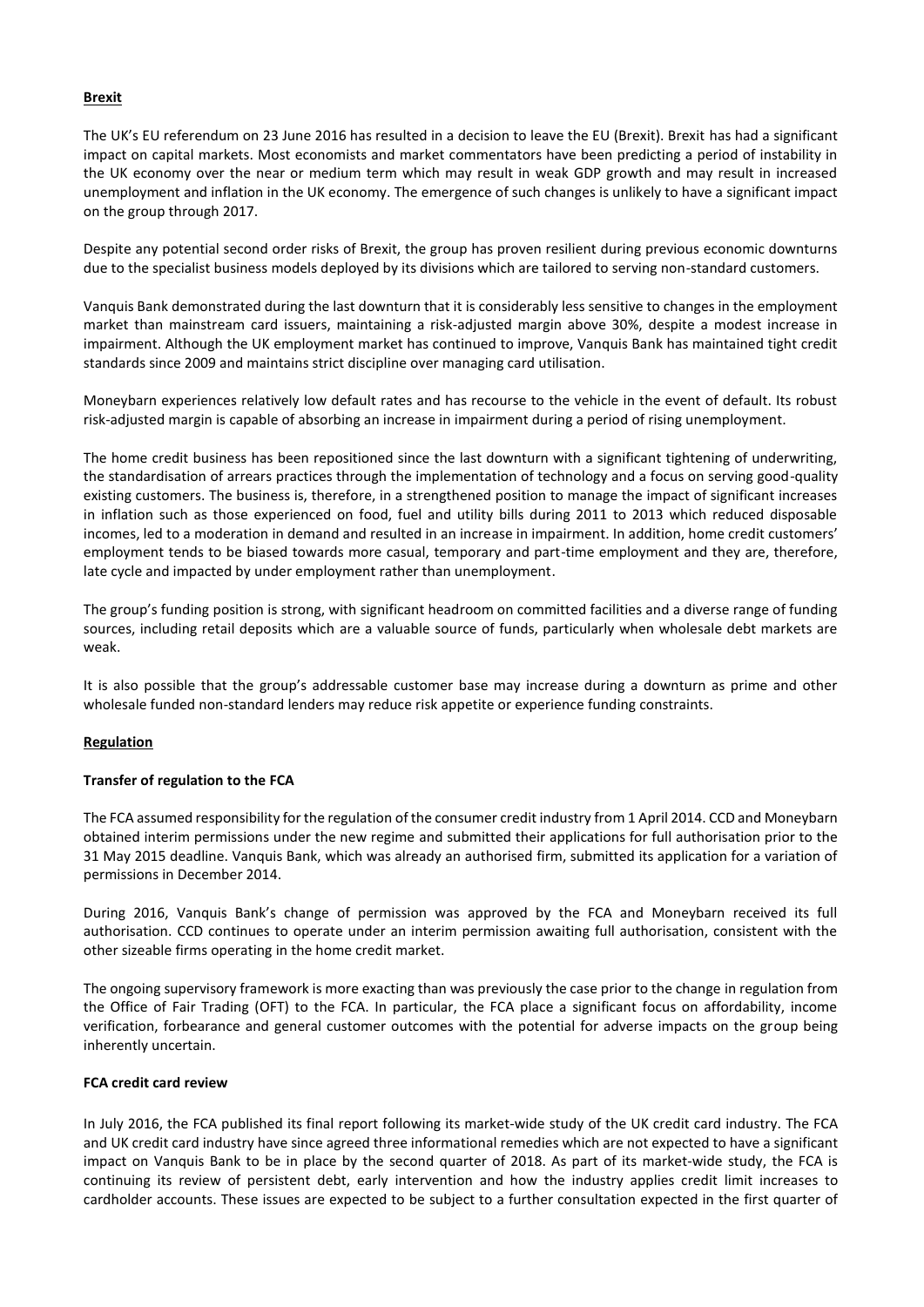2017. The group continues to be involved in the ongoing dialogue with the FCA through the credit card industry body, the UK Cards Association.

# **FCA review of high-cost credit**

During 2016, the FCA announced that it is to undertake a market review of the high-cost credit market during 2017. The market review of high-cost credit follows on from the other market-wide studies performed by the FCA and the timing reflects: (i) the FCA is scheduled to review the High-Cost, Short-Term Credit (HCSTC) price controls and associated rules introduced in 2015 against payday loans and short-term credit of less than a year in duration and with an APR in excess of 100% during 2017; and (ii) following the Competition and Markets Authority (CMA) report on overdrafts in August 2016, the FCA has decided to review competition in the current account market, in particular, improving transparency for overdraft users which the FCA consider to be high-cost credit. As a result, the FCA has decided to extend these reviews to incorporate a full review of the wider high-cost credit market, including adjacent high-cost products such as home credit, guarantor loans, rent to own and pawn broking, as part of this review. Consistent with all regulatory reviews of this nature, the group will respond to information requests as they are received and maintain a constructive dialogue with the regulator to assist them in conducting their review.

# **Outlook**

Vanquis Bank continues to deliver a strong financial performance. The momentum of new account bookings is excellent with a good pipeline of initiatives to further augment growth in 2017 and beyond. The performance of the recently launched unsecured loans pilot is encouraging and represents a significant opportunity within both the Vanquis Bank customer base and the wider market which is an under-served area of the non-standard market.

The repositioned Provident home credit business delivered a robust performance in 2016. The business is now actively pursuing its plans to secure significant financial benefits from migrating to a more effective and efficient field organisation structure during 2017 supported by the deployment of further technology. Satsuma has made good progress in developing the underwriting and marketing of its online instalment loan product and it is now on course to deliver profitable growth from the attractive market opportunity available to it.

Moneybarn has achieved another significant uplift in new business volumes, supported by access to the group's funding lines and product development. This has reinforced its primacy across the broker network which, when combined with further product development opportunities, leaves the business in excellent shape to deliver strong growth.

The group's funding and liquidity positions are strong, allowing it to meet contractual debt maturities and fund its internal growth plans through to October 2019.

The group has made a good start to 2017. Vanquis Bank and Moneybarn have continued to trade very well and the home credit business has produced a sound collections performance.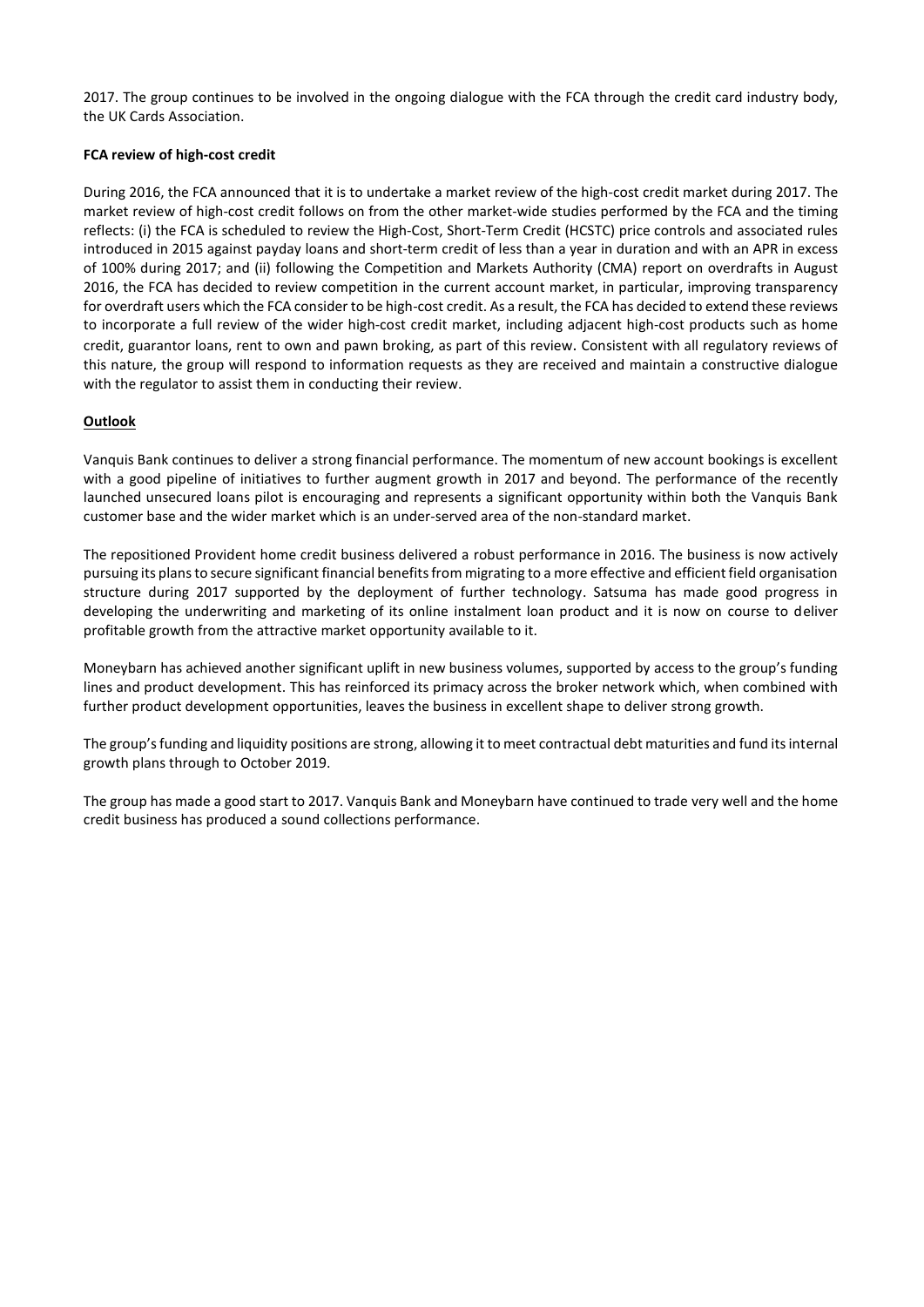# **Consolidated income statement for the year ended 31 December**

|                                                                                       | Note | 2016    | 2015    |
|---------------------------------------------------------------------------------------|------|---------|---------|
|                                                                                       |      | £m      | £m      |
| Revenue                                                                               | 2    | 1,183.2 | 1,113.1 |
| Finance costs                                                                         |      | (81.7)  | (80.0)  |
| Operating costs                                                                       |      | (445.9) | (436.9) |
| Administrative costs                                                                  |      | (311.7) | (322.6) |
| <b>Total costs</b>                                                                    |      | (839.3) | (839.5) |
| <b>Profit before taxation</b>                                                         | 2    | 343.9   | 273.6   |
| Profit before taxation, amortisation of acquisition intangibles and exceptional items | 2    | 334.1   | 292.9   |
| Amortisation of acquisition intangibles                                               | 6    | (7.5)   | (7.5)   |
| <b>Exceptional items</b>                                                              | 2    | 17.3    | (11.8)  |
| Tax charge                                                                            | 3    | (81.0)  | (55.4)  |
| Profit for the year attributable to equity shareholders                               |      | 262.9   | 218.2   |

All of the above activities relate to continuing operations.

# **Consolidated statement of comprehensive income for the year ended 31 December**

|                                                                          | <b>Note</b> | 2016          | 2015  |
|--------------------------------------------------------------------------|-------------|---------------|-------|
|                                                                          |             | $\mathsf{fm}$ | £m    |
| Profit for the year attributable to equity shareholders                  |             | 262.9         | 218.2 |
| Other comprehensive income:                                              |             |               |       |
| - fair value movements on available for sale investment                  | 9           | 3.1           | 17.5  |
| - gain on available for sale investment recycled to the income statement | 9           | (20.2)        |       |
| - fair value movements on cash flow hedges                               |             | 0.4           | 3.6   |
| - actuarial movements on retirement benefit asset                        | 8           | (0.1)         | (5.7) |
| - exchange differences on translation of foreign operations              |             | (1.2)         | 0.7   |
| - tax on items taken directly to other comprehensive income              | 3           | 4.6           | (3.3) |
| - impact of change in UK tax rate                                        | 3           | 0.6           | (0.2) |
| Other comprehensive income for the year                                  |             | (12.8)        | 12.6  |
| Total comprehensive income for the year                                  |             | 250.1         | 230.8 |

# **Earnings per share**

|              | <b>Note</b> | 2016  | 2015  |
|--------------|-------------|-------|-------|
|              |             | pence | pence |
| <b>Basic</b> | 4           | 181.8 | 151.8 |
| Diluted      | 4           | 179.9 | 149.8 |

# **Dividends per share**

|                             | Note | 2016  | 2015  |
|-----------------------------|------|-------|-------|
|                             |      | pence | pence |
| Proposed final dividend     |      | 91.4  | 80.9  |
| Total dividend for the year | 5    | 134.6 | 120.1 |
| Paid in the year*           | כ    | 124.1 | 103.1 |

\* The total cost of dividends paid in the year was £180.6m (2015: £148.9m).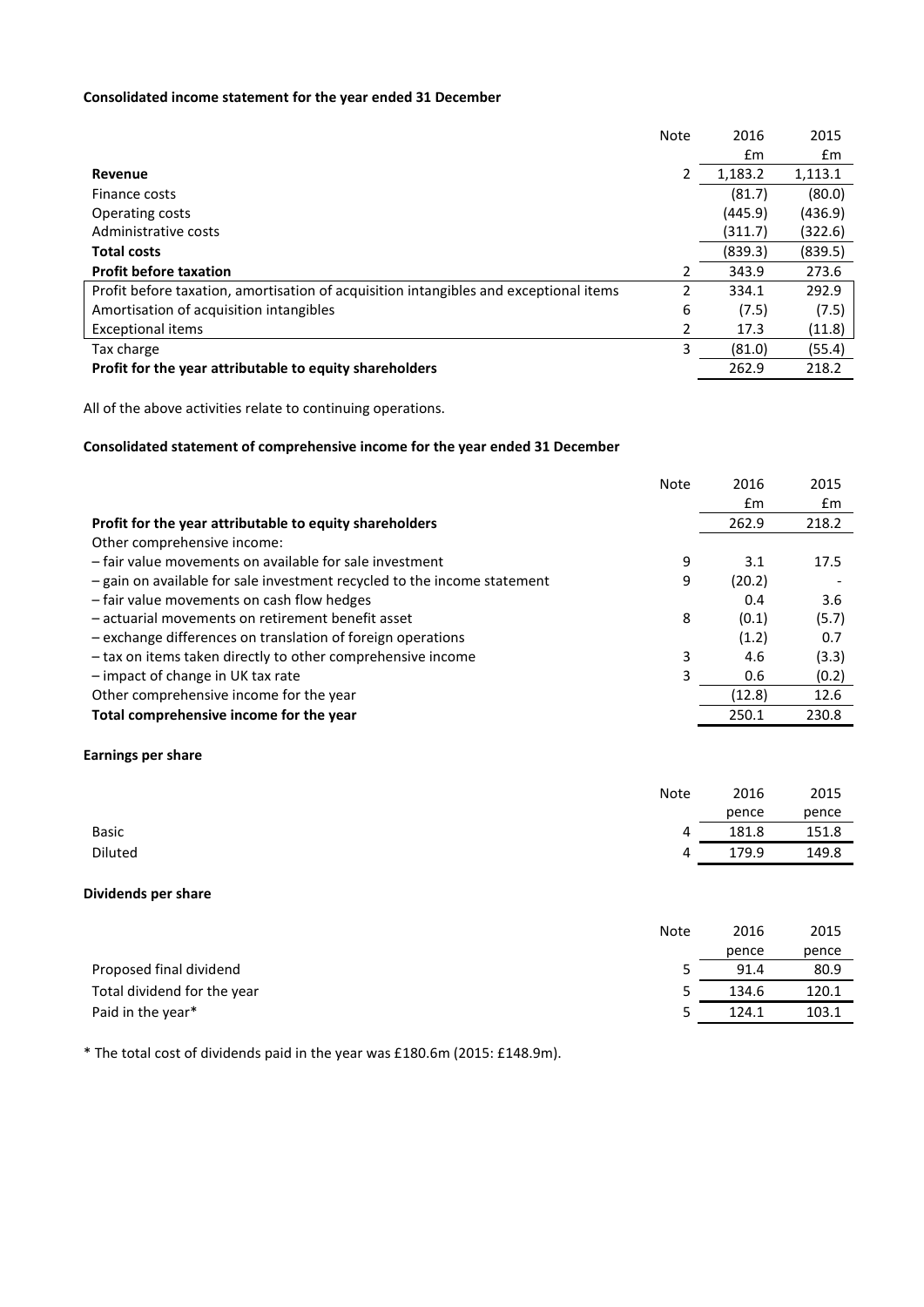# **Consolidated balance sheet as at 31 December**

|                                     | <b>Note</b>    | 2016       | 2015       |
|-------------------------------------|----------------|------------|------------|
|                                     |                | £m         | £m         |
| <b>ASSETS</b>                       |                |            |            |
| <b>Non-current assets</b>           |                |            |            |
| Goodwill                            |                | 71.2       | 71.2       |
| Other intangible assets             | 6              | 78.1       | 85.2       |
| Property, plant and equipment       |                | 30.3       | 29.5       |
| Financial assets:                   |                |            |            |
| - amounts receivable from customers | 7              | 307.6      | 218.0      |
| Retirement benefit asset            | 8              | 72.4       | 62.3       |
|                                     |                | 559.6      | 466.2      |
| <b>Current assets</b>               |                |            |            |
| Financial assets:                   |                |            |            |
| - available for sale investment     | 9              | 8.0        | 17.5       |
| - amounts receivable from customers | $\overline{7}$ | 1,999.2    | 1,798.7    |
| - cash and cash equivalents         |                | 223.7      | 153.4      |
| - trade and other receivables       |                | 36.1       | 32.4       |
|                                     |                | 2,267.0    | 2,002.0    |
| <b>Total assets</b>                 | 2              | 2,826.6    | 2,468.2    |
| <b>LIABILITIES</b>                  |                |            |            |
| <b>Current liabilities</b>          |                |            |            |
| <b>Financial liabilities:</b>       |                |            |            |
| - bank and other borrowings         |                | (320.4)    | (253.4)    |
| - derivative financial instruments  |                | (0.2)      |            |
| - trade and other payables          |                | (104.8)    | (98.3)     |
| <b>Current tax liabilities</b>      |                | (65.6)     | (50.5)     |
|                                     |                | (491.0)    | (402.2)    |
| <b>Non-current liabilities</b>      |                |            |            |
| <b>Financial liabilities:</b>       |                |            |            |
| - bank and other borrowings         |                | (1,534.7)  | (1,342.8)  |
| - derivative financial instruments  |                | (0.1)      | (0.6)      |
| Deferred tax liabilities            | 3              | (10.7)     | (14.9)     |
|                                     |                | (1, 545.5) | (1, 358.3) |
| <b>Total liabilities</b>            |                | (2,036.5)  | (1,760.5)  |
| <b>NET ASSETS</b>                   | 2              | 790.1      | 707.7      |
| <b>SHAREHOLDERS' EQUITY</b>         |                |            |            |
| Share capital                       |                | 30.6       | 30.5       |
| Share premium                       |                | 272.7      | 270.7      |
| Other reserves                      |                | 24.3       | 35.6       |
| Retained earnings                   |                | 462.5      | 370.9      |
| <b>TOTAL EQUITY</b>                 |                | 790.1      | 707.7      |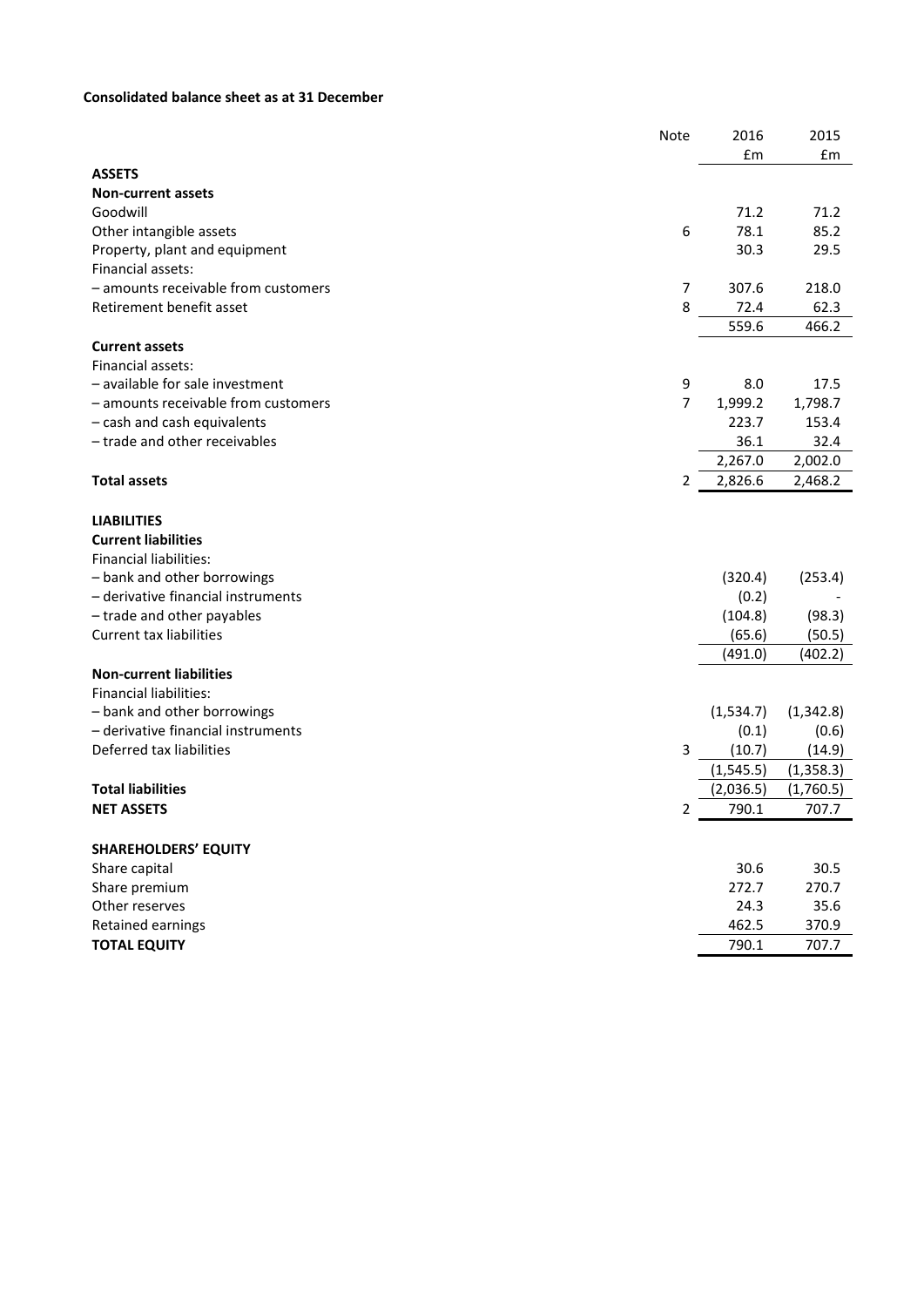# **Consolidated statement of changes in shareholders' equity for the year ended 31 December**

|                                                  |      | Share                    | Share                    | Other                    | Retained |         |
|--------------------------------------------------|------|--------------------------|--------------------------|--------------------------|----------|---------|
|                                                  | Note | capital                  | premium                  | reserves                 | earnings | Total   |
|                                                  |      | £m                       | £m                       | £m                       | £m       | £m      |
| At 1 January 2015                                |      | 30.3                     | 268.3                    | 19.0                     | 295.4    | 613.0   |
| Profit for the year                              |      |                          | $\overline{\phantom{a}}$ | $\overline{\phantom{a}}$ | 218.2    | 218.2   |
| Other comprehensive income:                      |      |                          |                          |                          |          |         |
| - fair value movements on available for sale     |      |                          |                          |                          |          |         |
| investment                                       | 9    |                          |                          | 17.5                     |          | 17.5    |
| - fair value movements on cash flow hedges       |      |                          |                          | 3.6                      |          | 3.6     |
| - actuarial movements on retirement benefit      |      |                          |                          |                          |          |         |
| asset                                            | 8    |                          |                          |                          | (5.7)    | (5.7)   |
| - exchange differences on translation of foreign |      |                          |                          |                          |          |         |
| operations                                       |      |                          |                          |                          | 0.7      | 0.7     |
| - tax on items taken directly to other           |      |                          |                          |                          |          |         |
| comprehensive income                             | 3    |                          |                          | (4.5)                    | 1.2      | (3.3)   |
| - impact of change in UK tax rate                | 3    |                          |                          | (1.1)                    | 0.9      | (0.2)   |
| Other comprehensive income for the year          |      | $\overline{\phantom{a}}$ | $\overline{\phantom{a}}$ | 15.5                     | (2.9)    | 12.6    |
| Total comprehensive income for the year          |      |                          | $\overline{\phantom{a}}$ | 15.5                     | 215.3    | 230.8   |
| Transactions with owners:                        |      |                          |                          |                          |          |         |
| - issue of share capital                         |      | 0.2                      | 2.4                      |                          |          | 2.6     |
| - purchase of own shares                         |      |                          |                          | (0.3)                    |          | (0.3)   |
| - transfer of own shares on vesting of share     |      |                          |                          |                          |          |         |
| awards                                           |      |                          |                          | 0.1                      | (0.1)    |         |
| - share-based payment charge                     |      |                          |                          | 10.5                     |          | 10.5    |
| - transfer of share-based payment reserve on     |      |                          |                          |                          |          |         |
| vesting of share awards                          |      |                          |                          | (9.2)                    | 9.2      |         |
| - dividends                                      | 5    |                          |                          |                          | (148.9)  | (148.9) |
| At 31 December 2015                              |      | 30.5                     | 270.7                    | 35.6                     | 370.9    | 707.7   |
| At 1 January 2016                                |      | 30.5                     | 270.7                    | 35.6                     | 370.9    | 707.7   |
| Profit for the year                              |      |                          | $\overline{\phantom{0}}$ |                          | 262.9    | 262.9   |
| Other comprehensive income:                      |      |                          |                          |                          |          |         |
| - fair value movements on available for sale     |      |                          |                          |                          |          |         |
| investment                                       | 9    |                          |                          | 3.1                      |          | 3.1     |
| - gain on available for sale investment recycled |      |                          |                          |                          |          |         |
| to the income statement                          | 9    |                          |                          | (20.2)                   |          | (20.2)  |
| - fair value movements on cash flow hedges       |      |                          |                          | 0.4                      |          | 0.4     |
| actuarial movements on retirement benefit        |      |                          |                          |                          |          |         |
| asset                                            | 8    |                          |                          |                          | (0.1)    | (0.1)   |
| - exchange differences on translation of foreign |      |                          |                          |                          |          |         |
| operations                                       |      |                          |                          |                          | (1.2)    | (1.2)   |
| - tax on items taken directly to other           |      |                          |                          |                          |          |         |
| comprehensive income                             | 3    |                          |                          | 4.6                      |          | 4.6     |
| - impact of change in UK tax rate                | 3    |                          |                          |                          | 0.6      | 0.6     |
| Other comprehensive income for the year          |      |                          | $\overline{a}$           | (12.1)                   | (0.7)    | (12.8)  |
| Total comprehensive income for the year          |      | $\qquad \qquad -$        | $\qquad \qquad -$        | (12.1)                   | 262.2    | 250.1   |
| Transactions with owners:                        |      |                          |                          |                          |          |         |
| - issue of share capital                         |      | 0.1                      | 2.0                      |                          |          | 2.1     |
| - purchase of own shares                         |      |                          |                          | (0.1)                    |          | (0.1)   |
| - transfer of own shares on vesting of share     |      |                          |                          |                          |          |         |
| awards                                           |      |                          |                          | 0.1                      | (0.1)    |         |
| - share-based payment charge                     |      |                          |                          | 10.9                     |          | 10.9    |
| - transfer of share-based payment reserve on     |      |                          |                          |                          |          |         |
| vesting of share awards                          |      |                          |                          | (10.1)                   | 10.1     |         |
| - dividends                                      | 5    |                          |                          |                          | (180.6)  | (180.6) |
| At 31 December 2016                              |      | 30.6                     | 272.7                    | 24.3                     | 462.5    | 790.1   |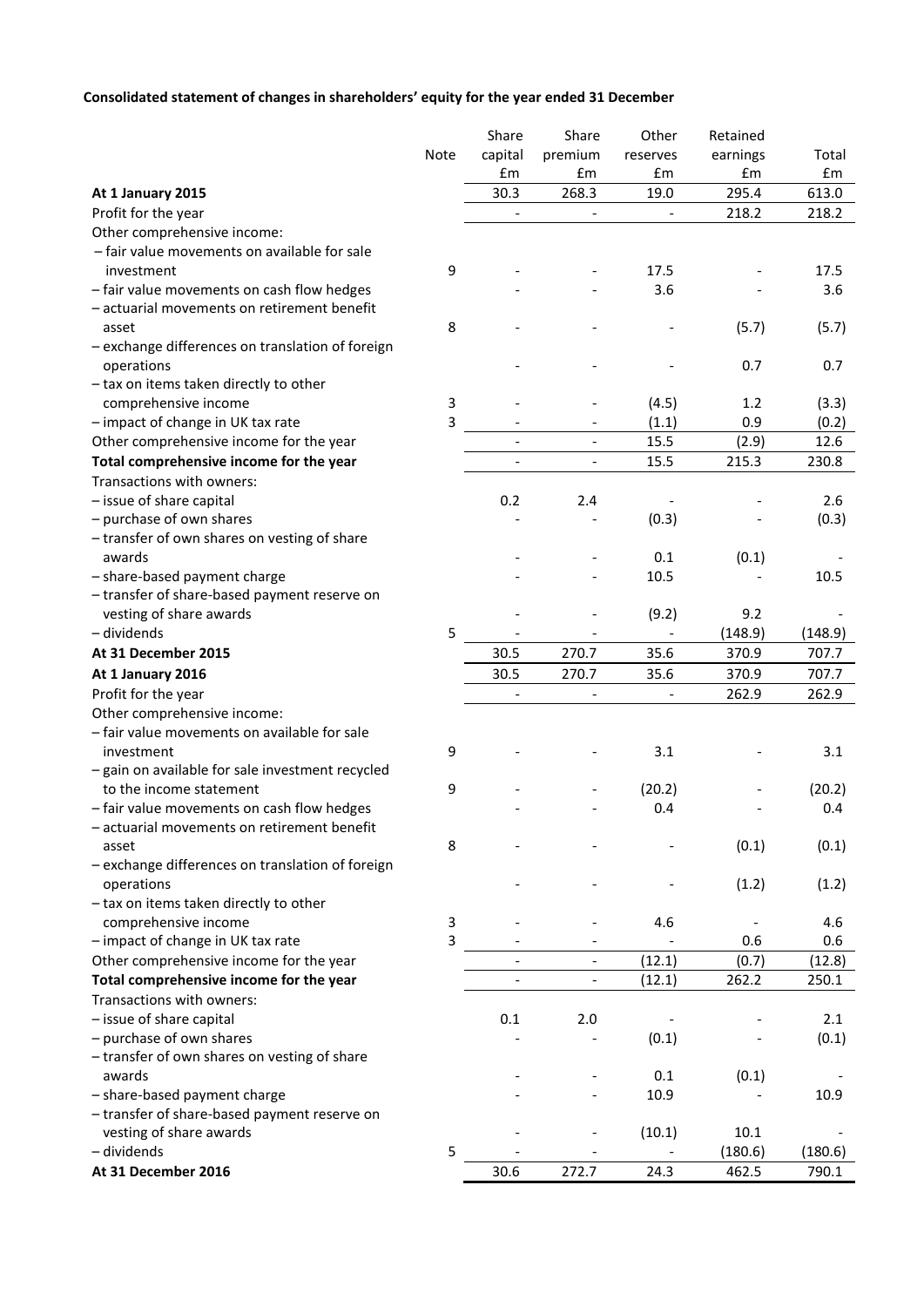# **Consolidated statement of cash flows for the year ended 31 December**

|                                                                  | <b>Note</b> | 2016    | 2015    |
|------------------------------------------------------------------|-------------|---------|---------|
|                                                                  |             | £m      | £m      |
| Cash flows from operating activities                             |             |         |         |
| Cash generated from operations                                   | 10          | 147.8   | 202.0   |
| Finance costs paid                                               |             | (71.7)  | (73.0)  |
| Tax paid                                                         |             | (64.4)  | (47.5)  |
| Net cash generated from operating activities                     |             | 11.7    | 81.5    |
| Cash flows from investing activities                             |             |         |         |
| Purchase of intangible assets                                    |             | (12.8)  | (15.8)  |
| Purchase of property, plant and equipment                        |             | (10.6)  | (11.2)  |
| Proceeds from disposal of property, plant and equipment          |             | 0.6     | 1.4     |
| Proceeds from disposal of available for sale investment          | 9           | 12.2    |         |
| Net cash used in investing activities                            |             | (10.6)  | (25.6)  |
| Cash flows from financing activities                             |             |         |         |
| Proceeds from bank and other borrowings                          |             | 505.6   | 344.2   |
| Repayment of bank and other borrowings                           |             | (248.8) | (254.9) |
| Dividends paid to company shareholders                           | 5           | (180.6) | (148.9) |
| Proceeds from issue of share capital                             |             | 2.1     | 2.6     |
| Purchase of own shares                                           |             | (0.1)   | (0.3)   |
| Net cash generated from/(used in) financing activities           |             | 78.2    | (57.3)  |
| Net increase/(decrease) in cash, cash equivalents and overdrafts |             | 79.3    | (1.4)   |
| Cash, cash equivalents and overdrafts at beginning of year       |             | 139.3   | 140.7   |
| Cash, cash equivalents and overdrafts at end of year             |             | 218.6   | 139.3   |
|                                                                  |             |         |         |
| Cash, cash equivalents and overdrafts at end of year comprise:   |             |         |         |
| Cash at bank and in hand                                         |             | 223.7   | 153.4   |
| Overdrafts (held in bank and other borrowings)                   |             | (5.1)   | (14.1)  |
| Total cash, cash equivalents and overdrafts                      |             | 218.6   | 139.3   |

Cash at bank and in hand includes £168.9m (2015: £134.2m) in respect of the liquid assets buffer, including other liquid resources, held by Vanquis Bank in accordance with the PRA's liquidity regime. This buffer is not available to finance the group's day-to-day operations.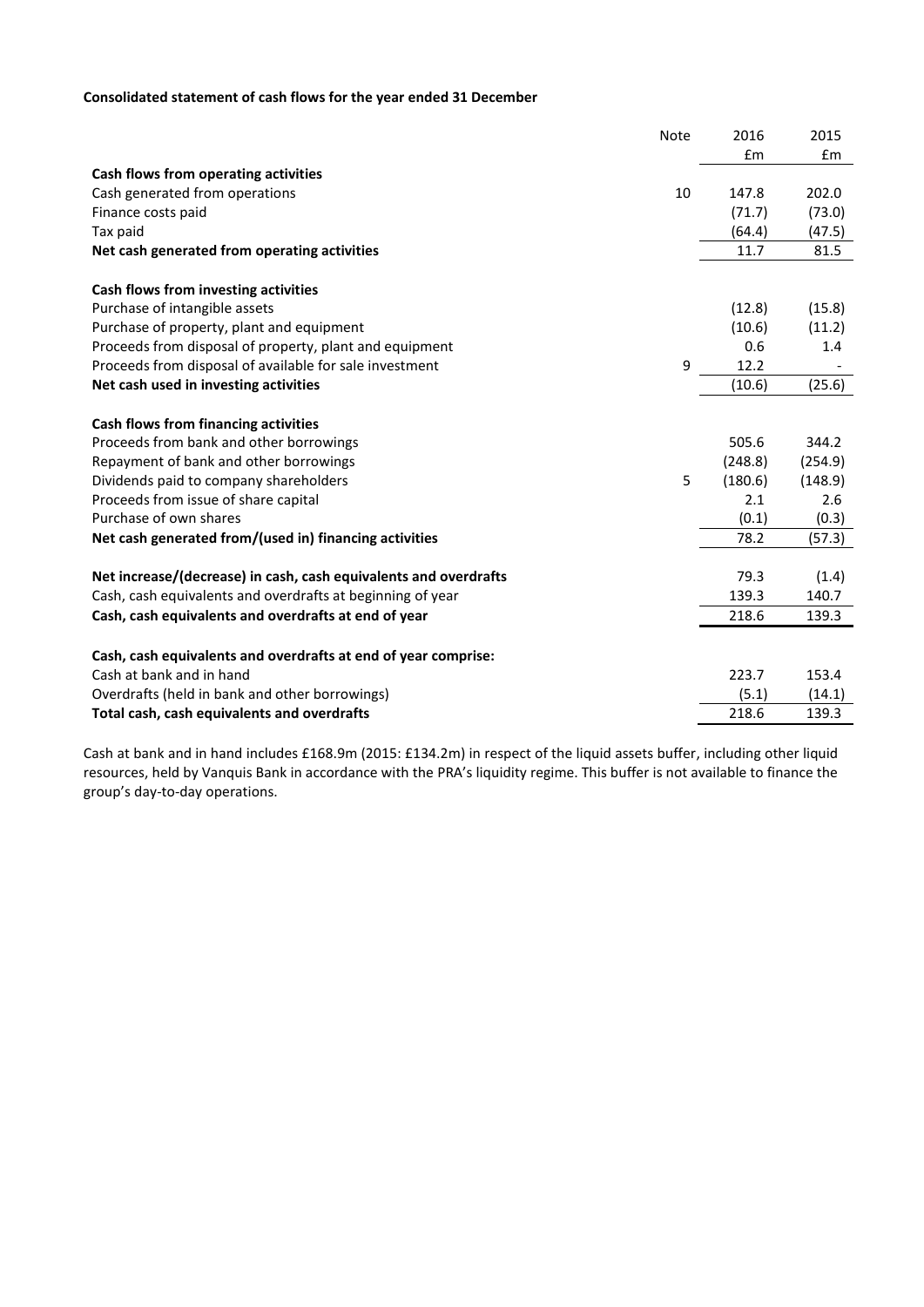### **Notes to the preliminary announcement**

### **1. Basis of preparation**

The preliminary announcement has been prepared in accordance with the Listing Rules of the FCA and is based on the 2016 financial statements which have been prepared under International Financial Reporting Standards (IFRS) as adopted by the European Union and those parts of the Companies Act 2006 applicable to companies reporting under IFRS.

The accounting policies applied in preparing the preliminary announcement are consistent with those used in preparing the statutory financial statements for the year ended 31 December 2015.

The preliminary announcement does not constitute the statutory financial statements of the group within the meaning of Section 434 of the Companies Act 2006. The statutory financial statements for the year ended 31 December 2015 have been filed with the Registrar of Companies. The auditor has reported on those financial statements and on the statutory financial statements for the year ended 31 December 2016, which will be filed with the Registrar of Companies following the annual general meeting. Both the audit reports were unqualified, did not draw attention to any matters by way of emphasis, without qualifying their report, and did not contain any statements under Section 498(2) or (3) of the Companies Act 2006.

The preliminary announcement has been agreed with the company's auditor for release.

### **2. Segment reporting**

|                                                                |                          |         | Profit/(loss)   |        |
|----------------------------------------------------------------|--------------------------|---------|-----------------|--------|
|                                                                | Revenue                  |         | before taxation |        |
|                                                                | 2016                     | 2015    | 2016            | 2015   |
|                                                                | £m                       | £m      | £m              | £m     |
| Vanquis Bank                                                   | 583.7                    | 540.4   | 204.5           | 183.7  |
| <b>CCD</b>                                                     | 518.8                    | 517.4   | 115.2           | 105.4  |
| Moneybarn                                                      | 80.7                     | 55.3    | 31.1            | 21.3   |
| Central costs                                                  | $\overline{\phantom{a}}$ |         | (16.7)          | (17.5) |
| Total group before amortisation of acquisition intangibles and |                          |         |                 |        |
| exceptional items                                              | 1,183.2                  | 1,113.1 | 334.1           | 292.9  |
| Amortisation of acquisition intangibles (note 6)               | $\overline{\phantom{a}}$ | -       | (7.5)           | (7.5)  |
| <b>Exceptional items</b>                                       | $\overline{\phantom{a}}$ | -       | 17.3            | (11.8) |
| <b>Total group</b>                                             | 1,183.2                  | 1.113.1 | 343.9           | 273.6  |

Exceptional items in 2016 comprise: (i) an exceptional credit of £20.2m (2015: £nil) reflecting the gain made on Vanquis Bank's interest in Visa Europe Ltd following its acquisition by Visa Inc. (see note 9); and (ii) an exceptional impairment charge of £2.9m in respect of glo software development costs held as an intangible asset within CCD following the decision to develop guarantor loans as part of the wider Vanquis Bank loans proposition on a separate IT platform (see note 6). An exceptional cost of £11.8m was recognised in 2015 in respect of a business restructuring in CCD. The exceptional cost comprised £14.4m of redundancy costs associated with approximately 500 field managers and field administration employees as a result of the ongoing deployment of technology within CCD and an exceptional pension credit of £2.6m associated with those employees made redundant who were part of the group's defined benefit pension scheme (see note 8).

All of the above activities relate to continuing operations. Revenue between business segments is not material.

| Segment assets |         | Net assets |       |
|----------------|---------|------------|-------|
| 2016           | 2015    | 2016       | 2015  |
| Em             | £m      | £m         | £m    |
| 1,624.1        | 1,423.0 | 379.9      | 355.1 |
| 644.9          | 597.9   | 155.2      | 134.6 |
| 321.5          | 237.4   | 36.3       | 16.3  |
| 304.2          | 286.1   | 218.7      | 201.7 |
| 2,894.7        | 2.544.4 | 790.1      | 707.7 |
| (68.1)         | (76.2)  |            |       |
| 2,826.6        | 2,468.2 | 790.1      | 707.7 |
|                |         |            |       |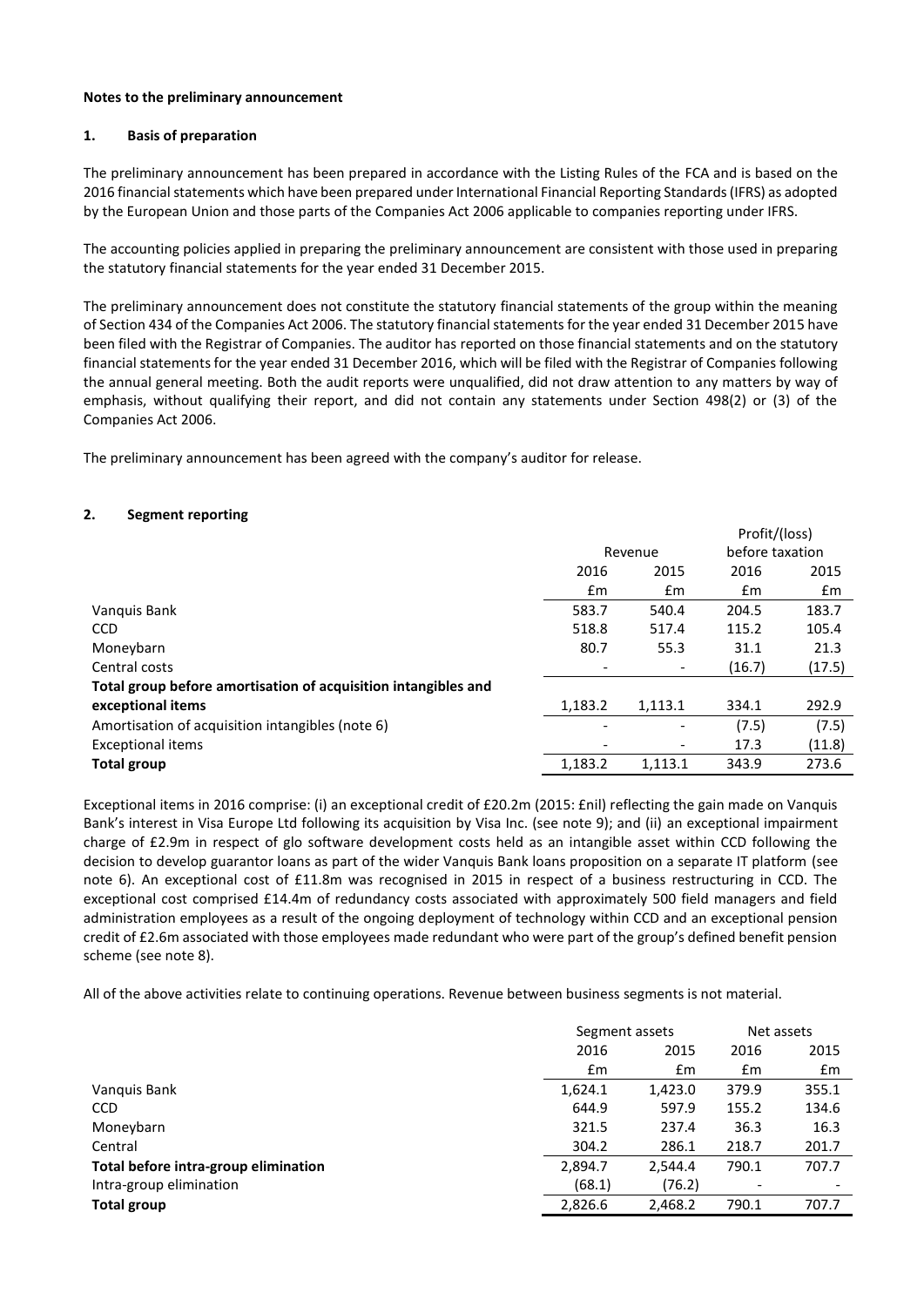# **2. Segment reporting (continued)**

Segment net assets are based on the statutory accounts of the companies forming the group's business segments adjusted to assume repayment of intra-group balances and rebasing the borrowings of CCD to reflect a borrowings to receivables ratio of 80%. The impact of this is an increase in the notional allocation of group borrowings to CCD of £68.1m (2015: £76.2m) and an increase in the notional cash allocated to central activities of the same amount. The intra-group elimination adjustment removes this notional allocation to state borrowings and cash on a consolidated group basis.

The group's businesses operate principally in the UK and Republic of Ireland. Vanquis Bank established a branch in Poland as part of a pilot credit card operation during the first half of 2012. A decision was taken to withdraw from the pilot operation in early 2015 and the receivables book was sold to a third party with the economic interest transferring from 1 April 2015. The revenue in respect of the branch in 2015 up until the point at which the economic interest was transferred amounted to £1.8m and the loss amounted to £1.8m. These figures are included within the Vanquis Bank figures in the tables above. There were no assets or liabilities associated with the branch on 31 December 2016 or 31 December 2015.

# **3. Tax charge**

The tax charge in the income statement is as follows:

| 2016   | 2015   |
|--------|--------|
| Em     | £m     |
|        |        |
| (79.4) | (56.9) |
| (0.6)  | (0.7)  |
| (80.0) | (57.6) |
| (1.0)  | (0.2)  |
|        | 2.4    |
| (81.0) | (55.4) |
|        |        |

The tax charge in respect of the exceptional gain in 2016 amounts to £5.1m and represents a £5.7m tax charge on the disposal of Vanquis Bank's interest in Visa Europe Limited at the combined mainstream UK corporation tax and bank corporation tax surcharge rates of 28% and a tax credit of £0.6m relating to tax relief for the impairment of glo intangible fixed assets at the mainstream UK corporation tax rate of 20%. The tax credit in respect of exceptional costs in 2015 amounted to £2.4m and represented tax relief in respect of the exceptional restructuring costs in CCD. The tax credit in respect of the amortisation of acquisition intangibles amounted to £1.5m (2015: £1.5m).

The effective tax rate for 2016, prior to the amortisation of acquisition intangibles and exceptional items, is 23.20% (2015: 20.25%). The increase in the rate reflects the impact of the bank corporation tax surcharge of 8%, which came into effect on 1 January 2016 and applies to Vanquis Bank profits in excess of £25m, net of a tax credit in respect of prior years.

In addition to the introduction of the bank corporation tax surcharge with effect from 1 January 2016, during 2015, changes were also enacted reducing the mainstream corporation tax rate from 20% to 19% with effect from 1 April 2017 and from 19% to 18% with effect from 1 April 2020. In 2016, further reductions to statutory corporation tax rates were enacted, reducing the mainstream corporation tax rate from 18% to 17% with effect from 1 April 2020. As the temporary differences on which deferred tax is calculated are expected to reverse largely after 1 April 2020 (2015: 1 April 2020), deferred tax at 31 December 2016 has been re-measured at 17% (2015: 18%) and, in the case of Vanquis Bank, at the combined mainstream UK corporation tax and bank corporation tax surcharge rates of 25% (2015: 26%). In 2016, movements in deferred tax balances have been measured at the mainstream corporation tax rate for the year of 20% (2015: 20.25%), and, in the case of Vanquis Bank, at the combined mainstream UK corporation tax and bank corporation tax surcharge rates for the year of 28% (2015: 20.25%). A tax charge of £nil (2015: credit of £2.4m) represents the income statement adjustment to deferred tax as a result of these changes and an additional deferred tax credit of £0.6m (2015: charge of £0.2m) has been taken directly to other comprehensive income in respect of items reflected directly in other comprehensive income.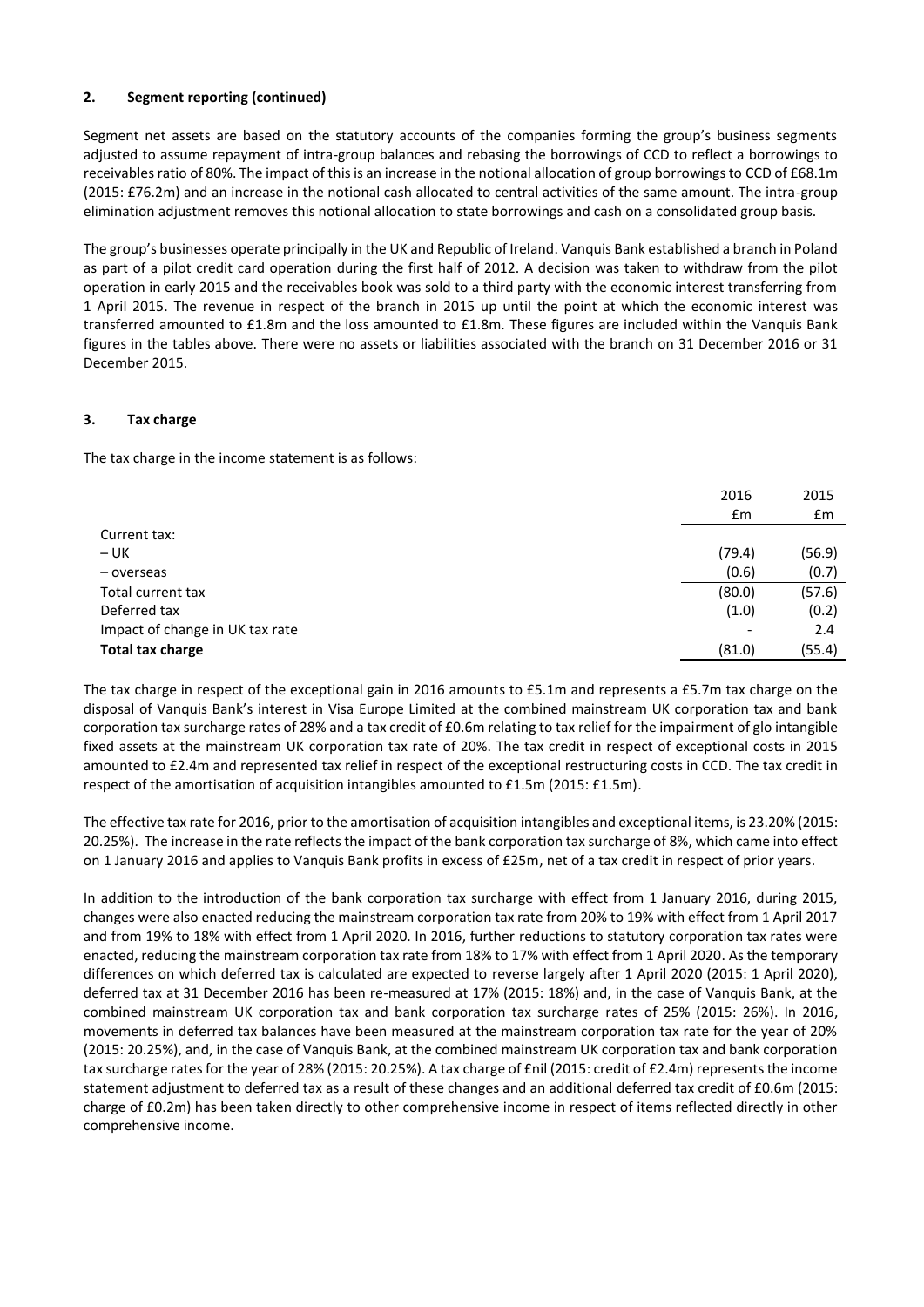# **3. Tax charge (continued)**

The tax charge on items taken directly to other comprehensive income is as follows:

|                                                                                       | 2016          | 2015  |
|---------------------------------------------------------------------------------------|---------------|-------|
|                                                                                       | $\mathsf{fm}$ | £m    |
| Deferred tax credit/(charge) on fair value movements in available for sale investment | 4.7           | (3.5) |
| Deferred tax charge on fair value movements in cash flow hedges                       | (0.1)         | (1.0) |
| Deferred tax credit on actuarial movements on retirement benefit asset                |               | 1.2   |
| Tax credit/(charge) on items taken directly to other comprehensive income prior to    |               |       |
| impact of change in UK tax rate                                                       | 4.6           | (3.3) |
| Impact of change in UK tax rate                                                       | 0.6           | (0.2) |
| Total tax credit/(charge) on items taken directly to other comprehensive income       | 5.2           | (3.5) |
|                                                                                       |               |       |

The deferred tax charge of £3.5m on the available for sale investment in 2015 represents the deferred tax on the valuation of Vanquis Bank's interest in Visa Europe Limited of £17.5m as at 31 December 2015 which was taken directly to other comprehensive income. Deferred tax was provided on the consideration, comprising cash, deferred cash and preferred stock in Visa Inc., which Vanquis Bank expected to receive on selling its shareholding in Visa Europe Limited and was initially provided at the statutory corporation tax rate for 2015 of 20.25%. Deferred tax was then re-measured at the combined mainstream UK corporation tax and bank corporation tax surcharge rates for the year of 28% on that element of the profit attributed to the cash and deferred cash consideration which would be taxed in 2016. Deferred tax on the profit attributable to the preferred stock element was re-measured at 26% as this was not expected to be taxed until the preferred stock, or the shares into which they convert, are sold. The deferred tax charge arising as a result of these rate changes was £1.3m, taking the total deferred tax charge in respect of the available for sale investment to £4.8m.

The £4.7m deferred tax credit in 2016 on the available for sale investment represents the reversal of the £4.8m deferred tax charge in 2015, reflecting the sale of Vanquis Bank's interest in Visa Europe Limited in the year, net of a deferred tax charge of £0.1m arising on the movement in the valuation of the Visa Inc. stock between its acquisition and the end of the year.

The movement in deferred tax (liabilities)/assets during the year can be analysed as follows:

|                                                                                        | 2016           | 2015           |
|----------------------------------------------------------------------------------------|----------------|----------------|
|                                                                                        | $\mathbf{f}$ m | $\mathbf{f}$ m |
| At 1 January                                                                           | (14.9)         | (13.6)         |
| Charge to the income statement                                                         | (1.0)          | (0.2)          |
| Credit/(charge) on other comprehensive income prior to impact of change in UK tax rate | 4.6            | (3.3)          |
| Impact of change in UK tax rate:                                                       |                |                |
| $-$ credit to the income statement                                                     |                | 2.4            |
| - credit/(charge) to other comprehensive income                                        | 0.6            | (0.2)          |
| At 31 December                                                                         | (10.7)         | (14.9)         |
|                                                                                        |                |                |

The rate of tax charge on the profit before taxation for the year is higher than (2015: in line with) the average rate of mainstream corporation tax in the UK of 20% (2015: 20.25%). This can be reconciled as follows:

|                                                                                            | 2016   | 2015   |
|--------------------------------------------------------------------------------------------|--------|--------|
|                                                                                            | £m     | £m     |
| <b>Profit before taxation</b>                                                              | 343.9  | 273.6  |
| Profit before taxation multiplied by the average rate of mainstream corporation tax in the |        |        |
| UK of 20% (2015: 20.25%)                                                                   | (68.8) | (55.4) |
| Effects of:                                                                                |        |        |
| - benefit of lower tax rates overseas                                                      | 0.4    | 0.5    |
| - adjustment in respect of prior years                                                     | 3.9    | (2.6)  |
| - non-deductible general expenses                                                          | (0.2)  | (0.3)  |
| - impact of change in UK tax rate                                                          |        | 2.4    |
| - impact of bank corporation tax surcharge                                                 | (16.3) |        |
| <b>Total tax charge</b>                                                                    | (81.0) | (55.4) |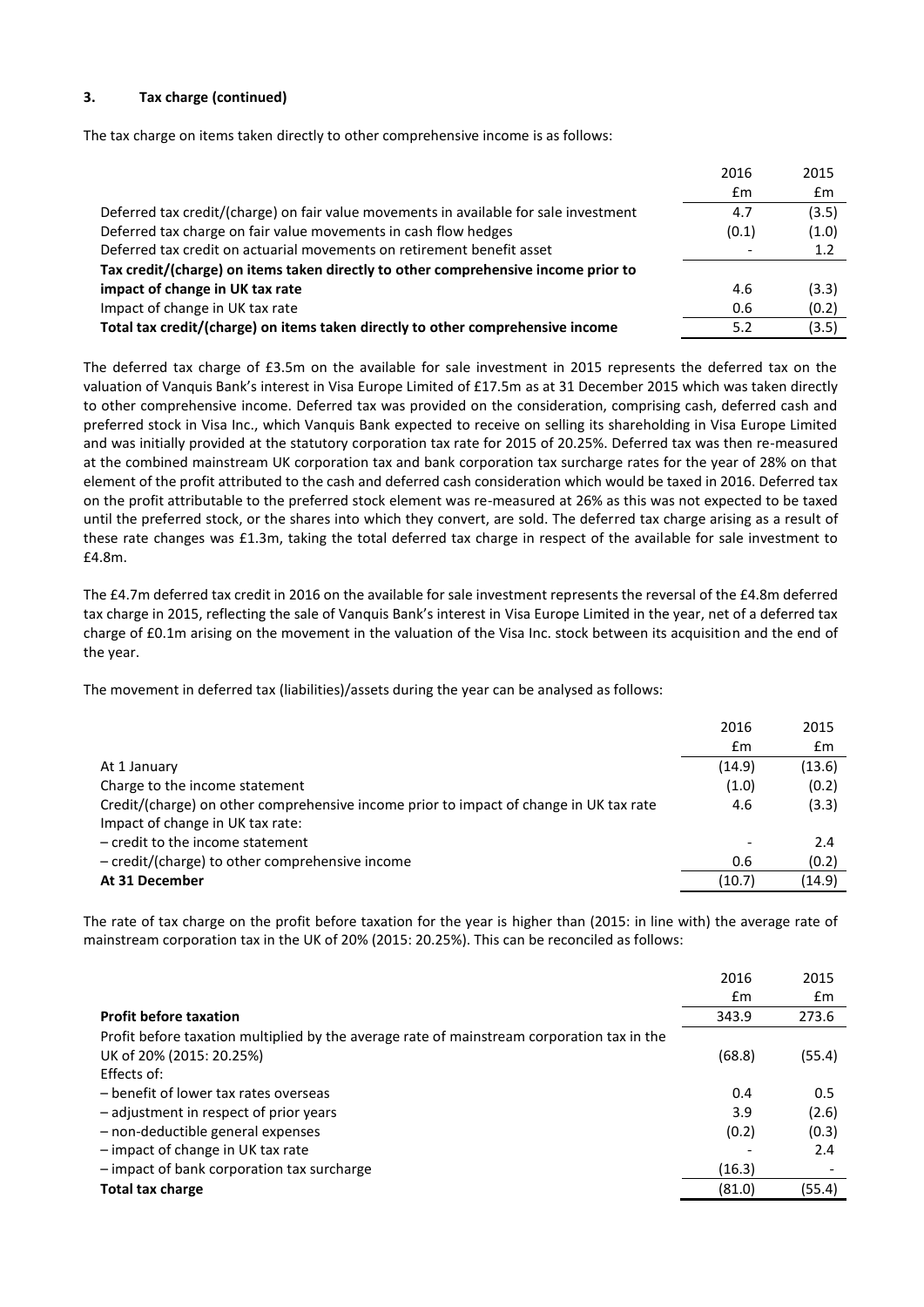The profits of the home credit business in the Republic of Ireland have been taxed at the Republic of Ireland statutory tax rate of 12.5% (2015: 12.5%) rather than the UK statutory mainstream corporation tax rate of 20% (2015: 20.25%) giving rise to a beneficial impact on the group tax charge of £0.4m (2015: £0.5m).

The £3.9m credit (2015: £2.6m charge) in respect of prior years represents the benefit of settling historic tax liabilities and of securing tax deductions for employee share awards which are higher than those originally anticipated.

The £2.4m tax credit in 2015 arose primarily as a result of taking deferred tax assets in Vanquis Bank, which were originally measured at the mainstream corporation tax rate of 20%, and re-measuring them at the combined mainstream corporation tax and bank surcharge rate of 26%, along with the benefit of taking deferred tax liabilities elsewhere in the group which were originally measured at 20% and re-measuring these at 18%. The further reduction in the mainstream corporation tax rate enacted in 2016 has not resulted in any impact on the tax charge for 2016.

# **4. Earnings per share**

Basic earnings per share is calculated by dividing the profit for the year attributable to equity shareholders by the weighted average number of ordinary shares outstanding during the year, adjusted for treasury shares (own shares held). Diluted earnings per share calculates the effect on earnings per share assuming conversion of all dilutive potential ordinary shares. Dilutive potential ordinary shares are calculated as follows:

- (i) For share awards outstanding under performance-related share incentive schemes such as the Performance Share Plan (PSP) and the Long Term Incentive Scheme (LTIS), the number of dilutive potential ordinary shares is calculated based on the number of shares which would be issuable if: (i) the end of the reporting period is assumed to be the end of the schemes' performance period; and (ii) the performance targets have been met as at that date.
- (ii) For share options outstanding under non-performance related schemes such as the Save As You Earn scheme (SAYE), a calculation is performed to determine the number of shares that could have been acquired at fair value (determined as the average annual market share price of the company's shares) based on the monetary value of the subscription rights attached to outstanding share options. The number of shares calculated is compared with the number of share options outstanding, with the difference being the dilutive potential ordinary shares.

Reconciliations of basic and diluted earnings per share are set out below:

|                                      |               | 2016<br>Weighted<br>average<br>number of | Per share |          | 2015<br>Weighted<br>average<br>number of | Per share |
|--------------------------------------|---------------|------------------------------------------|-----------|----------|------------------------------------------|-----------|
|                                      | Earnings      | shares                                   | amount    | Earnings | shares                                   | amount    |
|                                      | $\mathsf{fm}$ | m                                        | pence     | Em       | m                                        | pence     |
| Earnings per share                   |               |                                          |           |          |                                          |           |
| Shares in issue during the year      |               | 147.6                                    |           |          | 146.9                                    |           |
| Own shares held                      |               | (3.0)                                    |           |          | (3.2)                                    |           |
| <b>Basic earnings per share</b>      | 262.9         | 144.6                                    | 181.8     | 218.2    | 143.7                                    | 151.8     |
| Dilutive effect of share options and |               |                                          |           |          |                                          |           |
| awards                               |               | 1.5                                      | (1.9)     |          | 2.0                                      | (2.0)     |
| Diluted earnings per share           | 262.9         | 146.1                                    | 179.9     | 218.2    | 145.7                                    | 149.8     |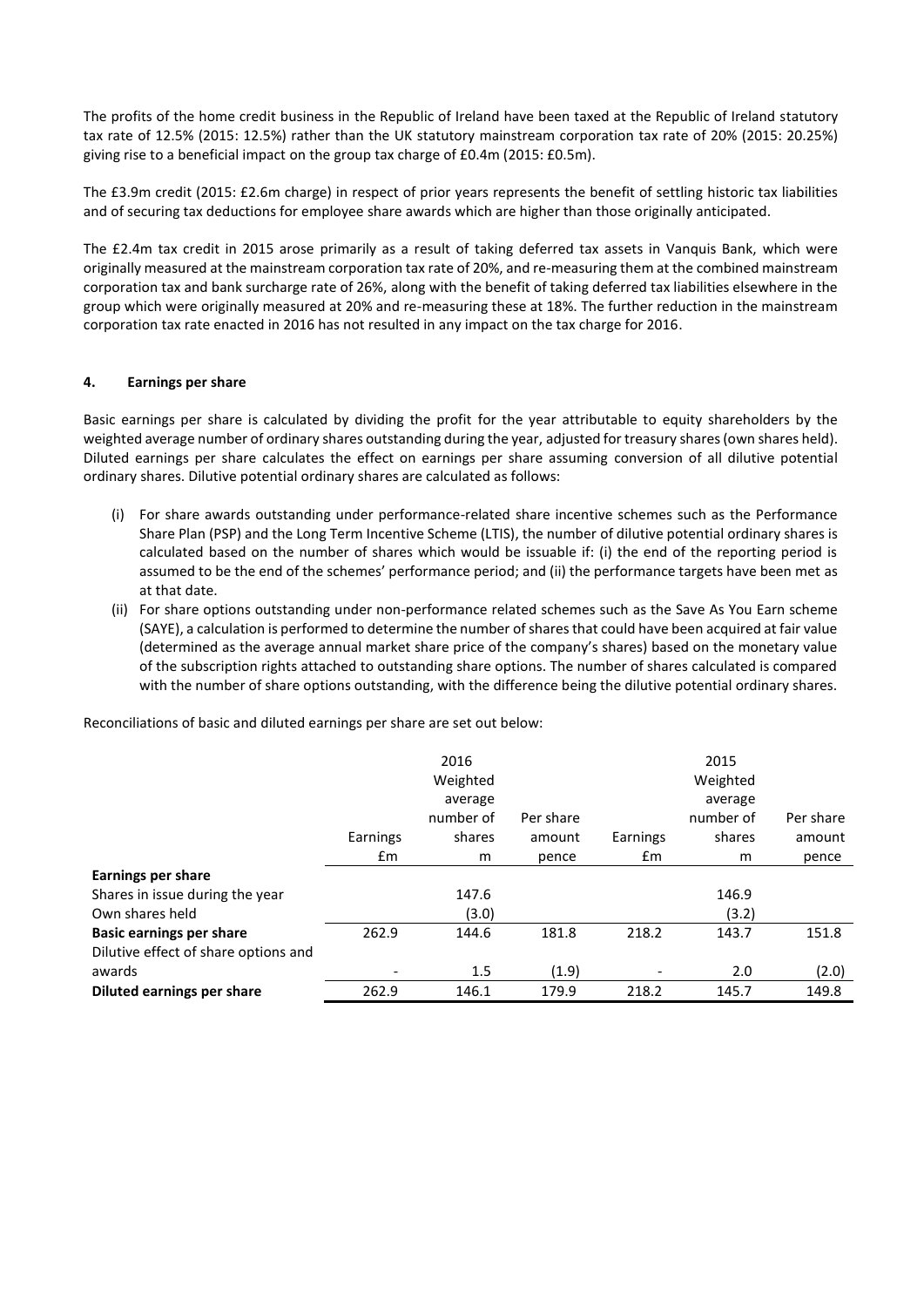# **4. Earnings per share (continued)**

The directors have elected to show an adjusted earnings per share prior to the amortisation of acquisition intangibles which arose on the acquisition of Moneybarn on 20 August 2014 (see note 6) and prior to exceptional items (see note 2). This is presented to show the earnings per share generated by the group's underlying operations. A reconciliation of basic and diluted earnings per share to adjusted basic and diluted earnings per share is as follows:

|                                          |          | 2016      |           |          | 2015      |           |
|------------------------------------------|----------|-----------|-----------|----------|-----------|-----------|
|                                          |          | Weighted  |           |          | Weighted  |           |
|                                          |          | average   |           |          | average   |           |
|                                          |          | number of | Per share |          | number of | Per share |
|                                          | Earnings | shares    | amount    | Earnings | shares    | amount    |
|                                          | £m       | m         | pence     | £m       | m         | pence     |
| <b>Basic earnings per share</b>          | 262.9    | 144.6     | 181.8     | 218.2    | 143.7     | 151.8     |
| Amortisation of acquisition intangibles, |          |           |           |          |           |           |
| net of tax                               | 6.0      |           | 4.1       | 6.0      |           | 4.2       |
| Exceptional items, net of tax            | (12.2)   |           | (8.4)     | 9.4      |           | 6.6       |
| Adjusted basic earnings per share        | 256.7    | 144.6     | 177.5     | 233.6    | 143.7     | 162.6     |
|                                          |          |           |           |          |           |           |
| Diluted earnings per share               | 262.9    | 146.1     | 179.9     | 218.2    | 145.7     | 149.8     |
| Amortisation of acquisition intangibles, |          |           |           |          |           |           |
| net of tax                               | 6.0      |           | 4.2       | 6.0      |           | 4.1       |
| Exceptional items, net of tax            | (12.2)   |           | (8.4)     | 9.4      |           | 6.4       |
| Adjusted diluted earnings per share      | 256.7    | 146.1     | 175.7     | 233.6    | 145.7     | 160.3     |

# **5. Dividends**

|                |                   | 2016                     | 2015                     |
|----------------|-------------------|--------------------------|--------------------------|
|                |                   | £m                       | £m                       |
| 2014 final     | - 63.9p per share | $\overline{\phantom{a}}$ | 92.3                     |
| 2015 interim   | - 39.2p per share | $\overline{\phantom{0}}$ | 56.6                     |
| 2015 final     | - 80.9p per share | 117.8                    |                          |
| 2016 interim   | -43.2p per share  | 62.8                     | $\overline{\phantom{0}}$ |
| Dividends paid |                   | 180.6                    | 148.9                    |

The directors are recommending a final dividend in respect of the financial year ended 31 December 2016 of 91.4p per share (2015: 80.9p) which will amount to an estimated dividend payment of £132.9m (2015: £117.8m). If approved by the shareholders at the annual general meeting on 12 May 2017, this dividend will be paid on 23 June 2017 to shareholders who are on the register of members at 19 May 2017. This dividend is not reflected in the balance sheet as at 31 December 2016 as it is subject to shareholder approval.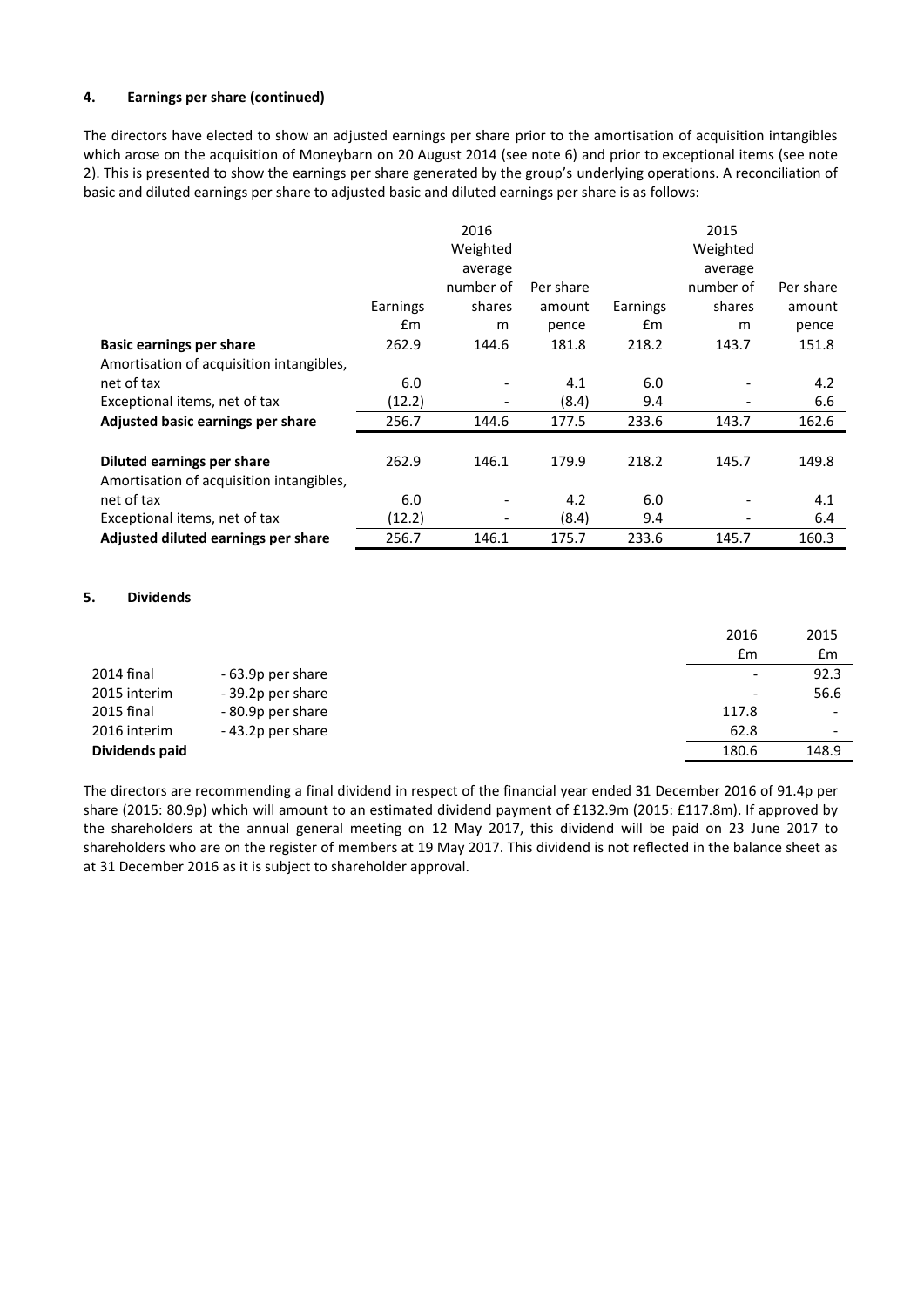# **6. Other intangible assets**

|                                        |             | 2016     |       |                              | 2015     |       |
|----------------------------------------|-------------|----------|-------|------------------------------|----------|-------|
|                                        | Acquisition | Computer |       | Acquisition                  | Computer |       |
|                                        | intangibles | software | Total | intangibles                  | software | Total |
|                                        | £m          | £m       | £m    | £m                           | £m       | £m    |
| Cost                                   |             |          |       |                              |          |       |
| At 1 January                           | 75.0        | 59.6     | 134.6 | 75.0                         | 44.5     | 119.5 |
| Additions                              |             | 12.8     | 12.8  |                              | 15.8     | 15.8  |
| <b>Disposals</b>                       |             |          |       |                              | (0.7)    | (0.7) |
| At 31 December                         | 75.0        | 72.4     | 147.4 | 75.0                         | 59.6     | 134.6 |
| <b>Accumulated amortisation</b>        |             |          |       |                              |          |       |
| At 1 January                           | 10.0        | 39.4     | 49.4  | 2.5                          | 32.7     | 35.2  |
| Charged to the income statement        | 7.5         | 9.5      | 17.0  | 7.5                          | 7.4      | 14.9  |
| Exceptional impairment charge (note 2) |             | 2.9      | 2.9   | ٠                            |          |       |
| <b>Disposals</b>                       |             |          |       | $\qquad \qquad \blacksquare$ | (0.7)    | (0.7) |
| At 31 December                         | 17.5        | 51.8     | 69.3  | 10.0                         | 39.4     | 49.4  |
|                                        |             |          |       |                              |          |       |
| Net book value                         |             |          |       |                              |          |       |
| At 31 December                         | 57.5        | 20.6     | 78.1  | 65.0                         | 20.2     | 85.2  |
| At 1 January                           | 65.0        | 20.2     | 85.2  | 72.5                         | 11.8     | 84.3  |

Acquisition intangibles represents the fair value of the broker relationships arising on acquisition of Moneybarn on 20 August 2014. The intangible asset has been calculated based on the discounted cash flows associated with Moneybarn's core broker relationships and is being amortised over an estimated useful life of 10 years.

# **7. Amounts receivable from customers**

|                             | 2016    | 2015    |
|-----------------------------|---------|---------|
|                             | £m      | £m      |
| Vanquis Bank                | 1,424.7 | 1,252.0 |
| <b>CCD</b>                  | 584.8   | 545.1   |
| Moneybarn                   | 297.3   | 219.6   |
| <b>Total group</b>          | 2,306.8 | 2,016.7 |
|                             |         |         |
| Analysed as:                |         |         |
| - due in more than one year | 307.6   | 218.0   |
| - due within one year       | 1,999.2 | 1,798.7 |
| <b>Total group</b>          | 2,306.8 | 2,016.7 |
|                             |         |         |

Vanquis Bank receivables comprise £1,424.7m (2015: £1,252.0m) in respect of the UK business and £nil (2015: £nil) in respect of the Polish pilot operation. The receivables in respect of the Polish pilot operation were derecognised on 1 April 2015 following the sale and transfer of the economic interest to a third party.

CCD receivables comprise £560.0m in respect of the Provident home credit business (2015: £522.2m), £18.2m in respect of Satsuma (2015: £12.1m) and £6.6m in respect of glo (2015: £10.8m). Following the decision to develop guarantor loans as part of Vanquis Bank's wider loans proposition during 2017, glo ceased to issue new business in early October 2016 and the receivables book is now in run-off.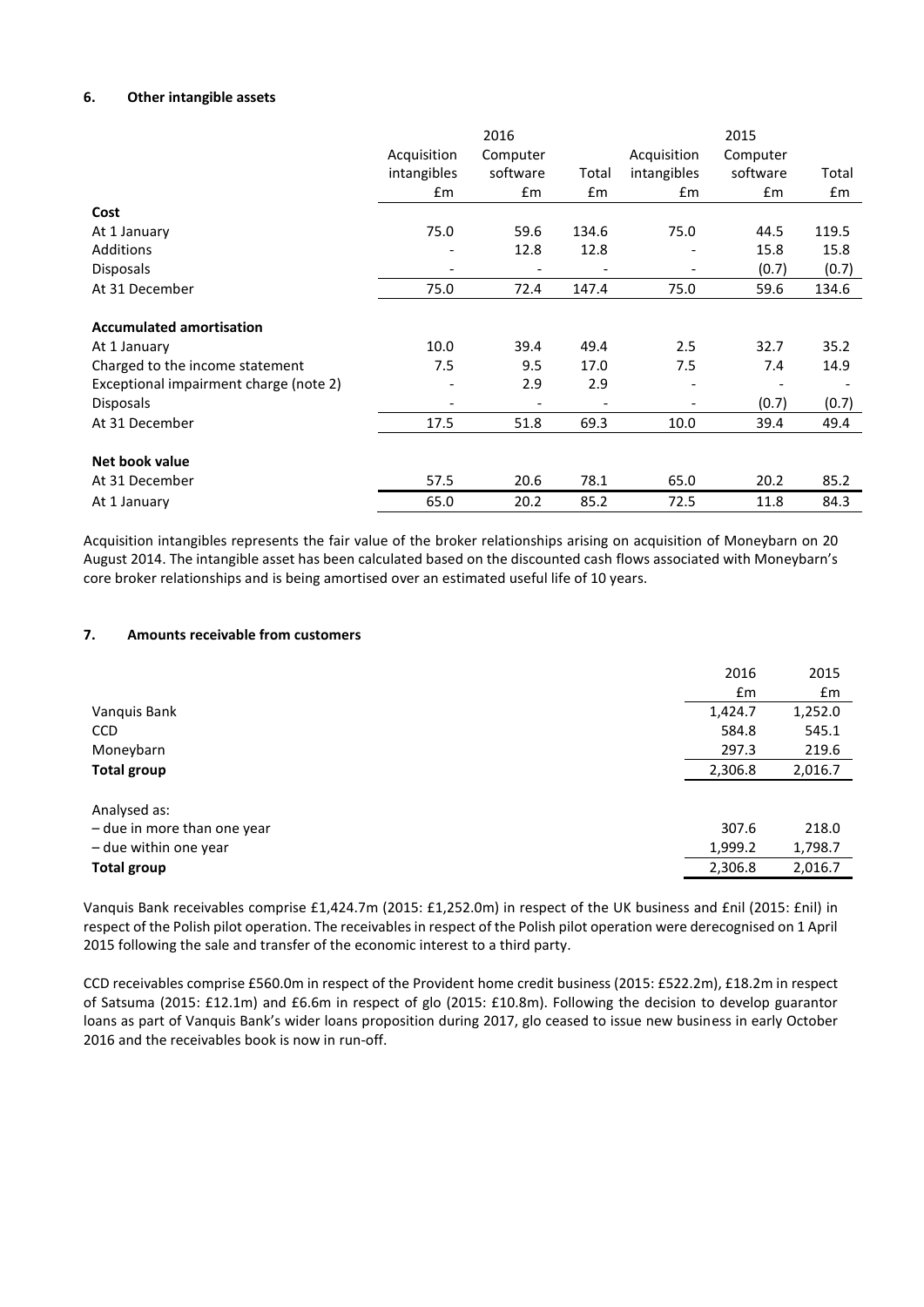# **7. Amounts receivable from customers (continued)**

The impairment charge in respect of amounts receivable from customers reflected within operating costs can be analysed as follows:

|              | 2016  | 2015  |
|--------------|-------|-------|
|              | £m    | £m    |
| Vanquis Bank | 162.4 | 160.5 |
| CCD          | 120.0 | 106.6 |
| Moneybarn    | 16.4  | 8.9   |
| Total group  | 298.8 | 276.0 |
|              |       |       |

The impairment charge in Vanquis Bank comprises £162.4m (2015: £158.9m) in respect of the UK business and £nil in respect of the Polish pilot operation prior to the transfer of the economic interest to a third party on 1 April 2015 (2015: £1.6m).

Impairment in Vanquis Bank and Moneybarn is deducted from the carrying value of amounts receivable from customers by the use of an allowance account. The Vanquis Bank allowance account as at 31 December 2016 amounted to £261.4m (2015: £225.0m) and the Moneybarn allowance account amounted to £35.4m (2015: £18.5m). Within CCD, impairment is deducted directly from amounts receivable from customers without the use of an allowance account.

# **8. Retirement benefit asset**

The group operates a defined benefit pension scheme: the Provident Financial Staff Pension Scheme. The scheme is of the funded, defined benefit type and has been substantially closed to new members since 1 January 2003.

All future benefits in the scheme are now provided on a 'cash balance' basis, with a defined amount being made available at retirement, based on a percentage of salary that is revalued up to retirement with reference to increases in price inflation. This retirement account is then used to purchase an annuity on the open market. The scheme also provides pension benefits that were accrued in the past on a final salary basis, but which are no longer linked to final salary.

The most recent actuarial valuations of scheme assets and the present value of the defined benefit obligation were carried out as at 1 June 2015 by a qualified independent actuary. The valuation used for the purposes of IAS 19 'Employee benefits' has been based on the 2015 valuation updated by the actuary to take account of the requirements of IAS 19 in order to assess the liabilities of the scheme at the balance sheet date. Scheme assets are stated at fair value at the balance sheet date.

The net retirement benefit asset recognised in the balance sheet of the group is as follows:

|                                                              | 2016    | 2015    |
|--------------------------------------------------------------|---------|---------|
|                                                              | £m      | £m      |
| Equities                                                     | 83.1    | 74.7    |
| Other diversified return seeking investments                 | 73.9    | 67.5    |
| Corporate bonds                                              | 141.2   | 133.0   |
| Fixed interest gilts                                         | 193.0   | 208.3   |
| Index-linked gilts                                           | 337.4   | 181.7   |
| Cash and money market funds                                  | 1.5     | 1.2     |
| Fair value of scheme assets                                  | 830.1   | 666.4   |
| Present value of defined benefit obligation                  | (757.7) | (604.1) |
| Net retirement benefit asset recognised in the balance sheet | 72.4    | 62.3    |

As part of a de-risking strategy agreed between the company and the pension trustees to hedge the inflation and interest rate risks associated with the liabilities of the pension scheme, a substantial amount of more volatile growth funds (equities) were reinvested in liability protection assets (fixed interest and index-linked gilts) in January 2015.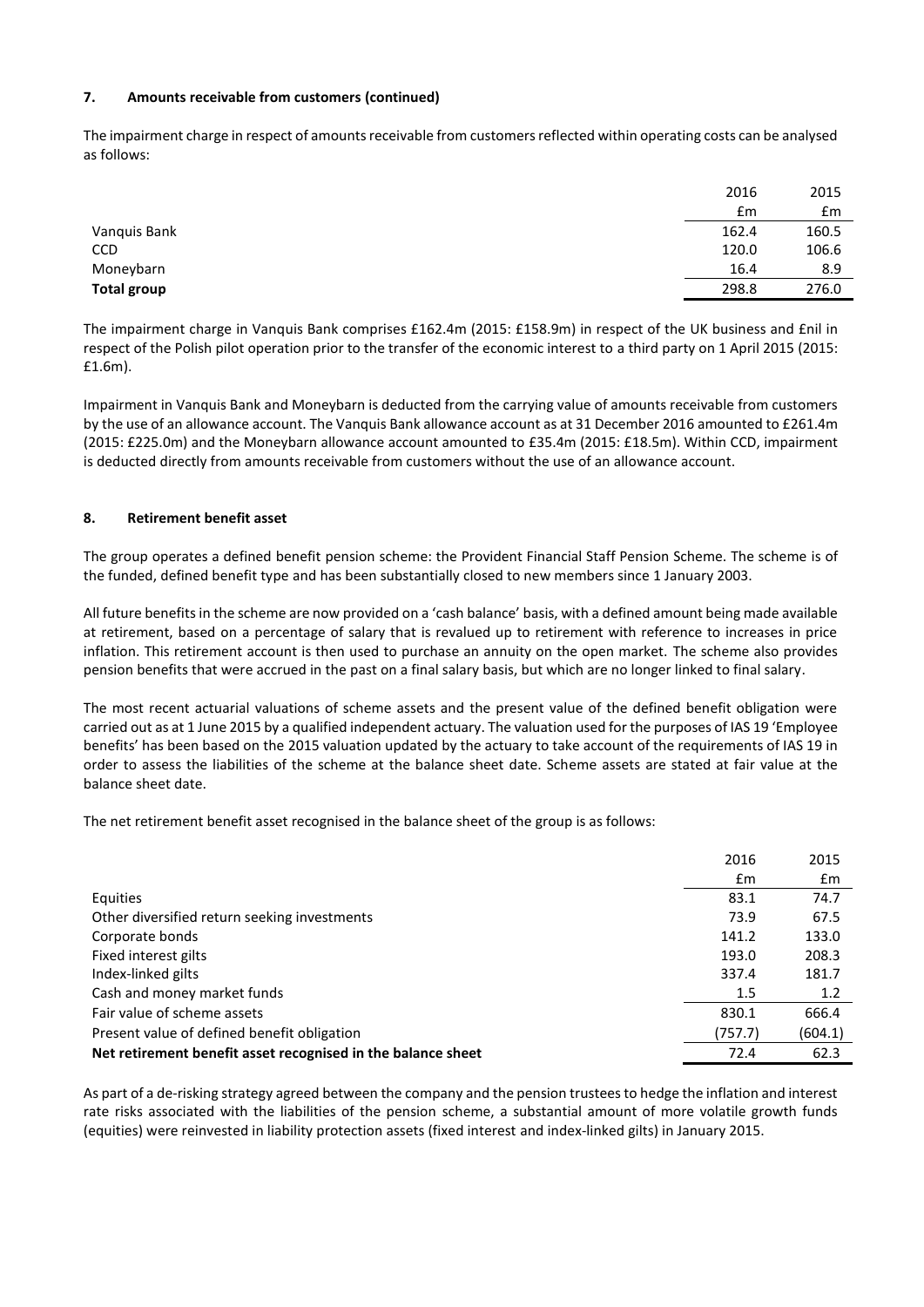# **8. Retirement benefit asset (continued)**

The amounts recognised in the income statement were as follows:

|                                                                                     | 2016   | 2015   |
|-------------------------------------------------------------------------------------|--------|--------|
|                                                                                     | £m     | £m     |
| Current service cost                                                                | (4.0)  | (5.0)  |
| Interest on scheme liabilities                                                      | (22.3) | (23.5) |
| Interest on scheme assets                                                           | 24.8   | 25.7   |
| Net charge recognised in the income statement before exceptional curtailment credit | (1.5)  | (2.8)  |
| Exceptional curtailment credit (note 2)                                             |        | 2.6    |
| Net charge recognised in the income statement                                       | (1.5)  | (0.2)  |
|                                                                                     |        |        |

The net charge recognised in the income statement has been included within administrative costs.

Movements in the fair value of scheme assets were as follows:

|                                            | 2016   | 2015   |
|--------------------------------------------|--------|--------|
|                                            | £m     | £m     |
| Fair value of scheme assets at 1 January   | 666.4  | 700.1  |
| Interest on scheme assets                  | 24.8   | 25.7   |
| Actuarial movement on scheme assets        | 153.7  | (52.4) |
| Contributions paid by the group            | 11.7   | 12.2   |
| Net benefits paid out                      | (26.5) | (19.2) |
| Fair value of scheme assets at 31 December | 830.1  | 666.4  |

Movements in the present value of the defined benefit obligation were as follows:

|                                                            | 2016    | 2015    |
|------------------------------------------------------------|---------|---------|
|                                                            | £m      | £m      |
| Present value of defined benefit obligation at 1 January   | (604.1) | (644.1) |
| Current service cost                                       | (4.0)   | (5.0)   |
| Interest on scheme liabilities                             | (22.3)  | (23.5)  |
| Exceptional curtailment credit                             |         | 2.6     |
| Actuarial movement on scheme liabilities                   | (153.8) | 46.7    |
| Net benefits paid out                                      | 26.5    | 19.2    |
| Present value of defined benefit obligation at 31 December | (757.7) | (604.1) |

The principal actuarial assumptions used at the balance sheet date were as follows:

|                                                 | 2016 | 2015 |
|-------------------------------------------------|------|------|
|                                                 | %    | ℅    |
| Price inflation - RPI                           | 3.25 | 3.00 |
| Price inflation - CPI                           | 2.15 | 2.00 |
| Rate of increase to pensions in payment         | 3.00 | 2.80 |
| Inflationary increases to pensions in deferment | 2.15 | 2.00 |
| Discount rate                                   | 2.55 | 3.75 |

A 0.1% change in the discount and inflation rates would change the present value of the defined benefit obligation by approximately £15m (2015: £11m) and £7m (2015: £5m) respectively.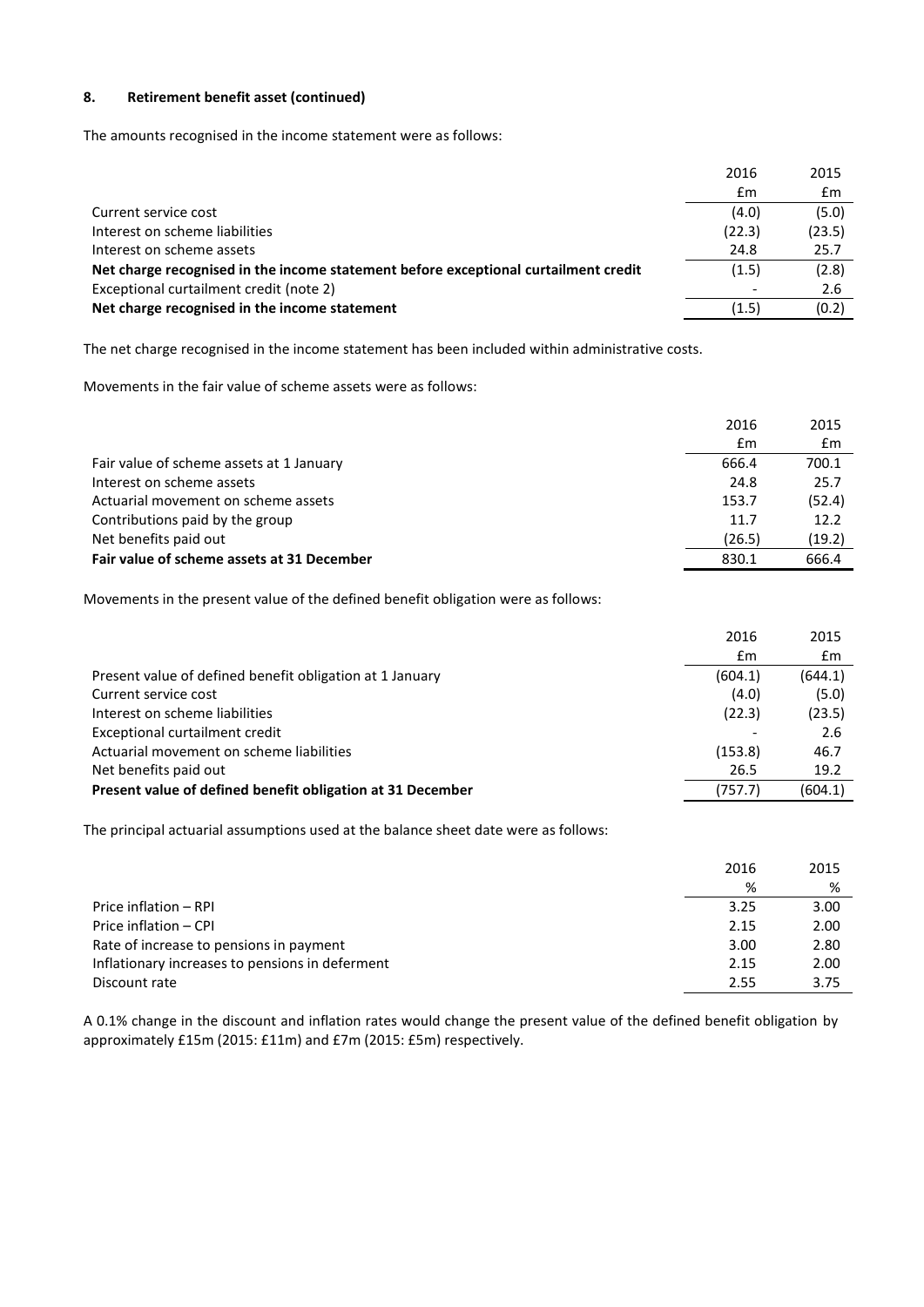### 8**. Retirement benefit asset (continued)**

The mortality assumptions are based on the self-administered pension scheme (SAPS) series 1 tables, with multipliers of 105% and 115% respectively for males and females. The 5% upwards adjustment to mortality rates for males and a 15% upwards adjustment for females reflects the lower life expectancies within the scheme compared to average pension schemes, which was concluded following a study of the scheme's membership. Future improvements in mortality are based on the Continuous Mortality Investigation (CMI) 2015 model with a long-term improvement trend of 1.25% per annum. Under these mortality assumptions, the life expectancies of members are as follows:

|                                    |       | Male  |       | Female |  |
|------------------------------------|-------|-------|-------|--------|--|
|                                    | 2016  | 2015  | 2016  | 2015   |  |
|                                    | vears | vears | vears | vears  |  |
| Current pensioner aged 65          | 21.8  | 21.7  | 23.3  | 23.3   |  |
| Current member aged 45 from age 65 | 23.5  | 23.4  | 25.2  | 25.1   |  |

If assumed life expectancies were one year greater, the net retirement benefit asset would have been reduced by approximately £30m (2015: £18m).

An analysis of amounts recognised in the statement of comprehensive income is set out below:

|                                                                                     | 2016    | 2015   |
|-------------------------------------------------------------------------------------|---------|--------|
|                                                                                     | £m      | £m     |
| Actuarial movements on scheme assets                                                | 153.7   | (52.4) |
| Actuarial movements on scheme liabilities                                           | (153.8) | 46.7   |
| Actuarial movements recognised in the statement of comprehensive income in the year | (0.1)   | (5.7)  |

### **9. Available for sale investment**

|                           | 2016 | 2015 |
|---------------------------|------|------|
|                           | £m   | £m   |
| Fair value of Visa shares | 8.0  | ᅩᄼ…  |
|                           |      |      |

On 2 November 2015, Visa Inc. announced the proposed acquisition of Visa Europe Limited to create a single global payments business under the VISA brand. Vanquis Bank was a member and shareholder of Visa Europe and in exchange for its one redeemable ordinary share (previously held at cost of €10) was due to receive a combination of up front consideration in the form of cash, preferred stock in Visa Inc. on completion of the transaction and deferred cash consideration contingent on certain performance thresholds being met. Following announcement of the proposed transaction, Vanquis Bank's interest in Visa Europe was valued at a fair value of £17.5m which reflected the expected upfront cash proceeds and a number of factors and uncertainties relating to the other consideration. The corresponding credit was taken directly to an available for sale reserve within equity.

On 21 June 2016, Visa Inc. completed the acquisition of Visa Europe Limited. The final terms of the transaction resulted in Vanquis Bank receiving cash consideration of €15.9m (£12.2m) on completion, preferred stock with an approximate value of €10.7m and deferred cash consideration of €1.4m due on the third anniversary of the completion date. The preferred stock is convertible into Class A common stock of Visa Inc. at a future date, subject to certain conditions.

Following completion of the transaction during 2016, the gain taken through equity in 2015 in respect of the Visa Europe shares has been recycled through the income statement together with the £2.7m movement in the fair value of the consideration between the year end and completion of the transaction. This has resulted in an exceptional gain of £20.2m (2015: £nil) being recognised in 2016 (see note 2). The fair value of the preferred stock in Visa Inc. held by Vanquis Bank of £8.0m as at 31 December 2016 is held as an available for sale investment and the fair value of the deferred cash consideration of £1.1m is included within debtors. The movement in the fair value of the available for sale investment since completion of the transaction of £3.1m has been recognised in the statement of comprehensive income in 2016.

The valuation of the preferred stock has been determined using the common stock's value as an approximation as both classes of stock have similar dividend rights. However, adjustments have been made for: (i) illiquidity, as the preferred stock is not tradeable on an open market and can only be transferred to other VISA members; and (ii) future litigation costs which could affect the valuation of the stock prior to conversion.